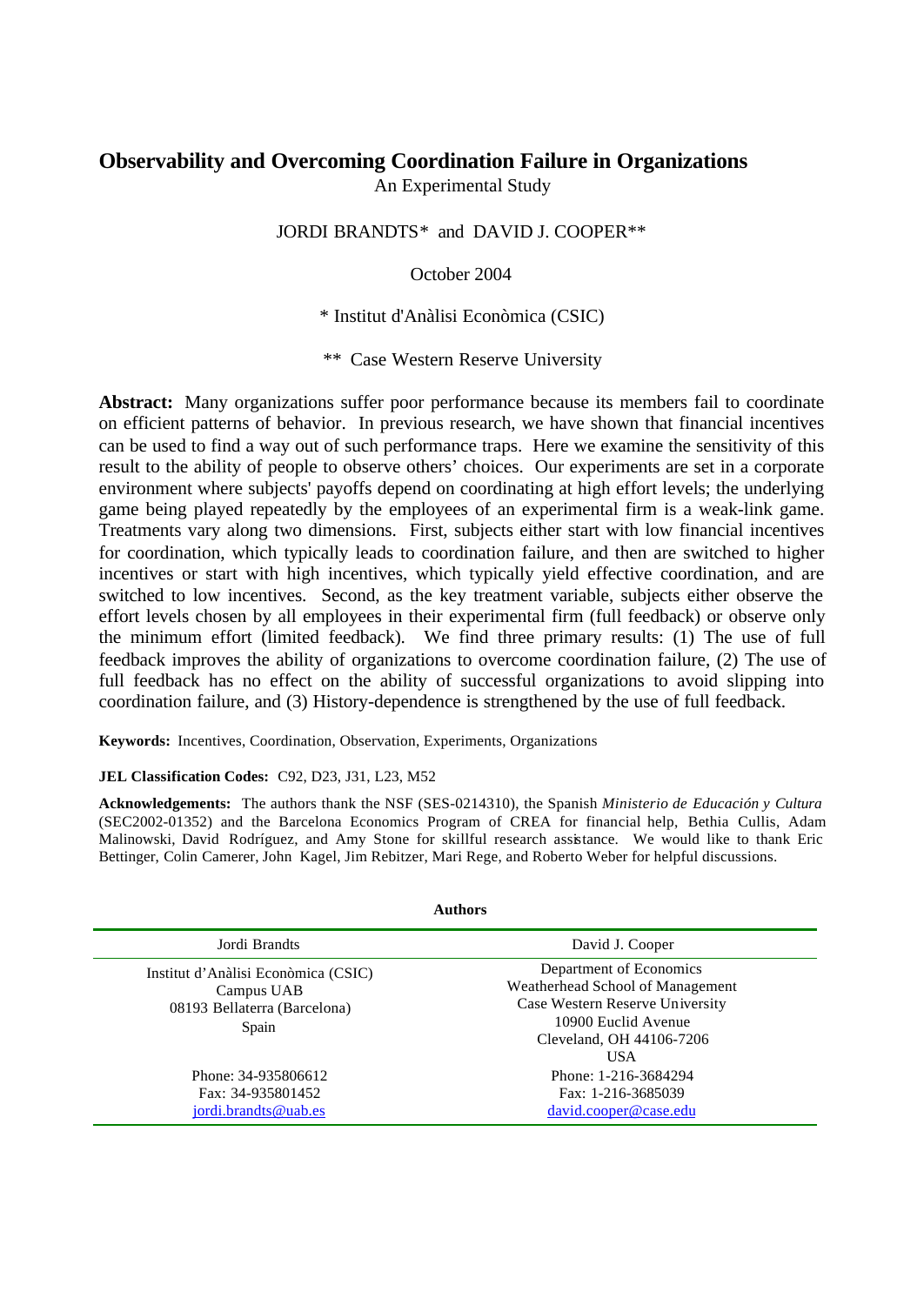# **1. Introduction**

l

Coordination failure lies at the root of underperformance by many entities ranging from single firms to entire national economies. As such, both overcoming existing coordination failure and avoiding a slide into coordination failure are critical issues for the survival and success of many organizations. For example, Knez and Simester (2002) study the successful turnaround of Continental Airlines in the mid 1990s. They establish that a central feature of the problem facing Continental executives was the role of interdependencies among autonomous groups of employees in determining the airline's performance. Only through coordinated changes in behavior could the firm's performance be improved. On a larger scale, underdeveloped economies can be seen as the result of coordination problems between different parts of an economy (Rosenstein-Rodan, 1943; Hirschman, 1958). It may be that no one sector of an economy can profitably industrialize alone; instead, coordinated industrialization across many sectors is required for an underdeveloped nation to achieve greater prosperity. The opposite can happen as well, with the unraveling of coordination causing a descent into poor performance both in organizations and entire economies.

In previous research, we have used controlled laboratory experiments to study whether and how financial incentives can be used to overcome coordination failure (Brandts and Cooper, 2004a; henceforth B&C). B&C explored an experimental environment, labeled the "corporate turnaround game," which simulates a corporate environment in which coordination failure has occurred. Specifically, the corporate turnaround game involves repeated play of a game between four "employees" of a "firm". The productivity and profitability of the firm is determined by the minimum effort level chosen by its four employees. This is meant to represent a situation with a very strong form of complementarities. Employees' incentives are determined by a bonus rate set by an exogenous manager. This bonus rate determines the fraction of the firm's profits transferred to the employees and hence governs the benefit to the four employees of coordinating at a high effort level. For any given bonus rate, the game played by the employees for any one round of the corporate turnaround game is what Knez and Camerer (1994) have called a "weaklink game."<sup>1</sup> In the experimental design of B&C, employees initially faced a low bonus rate and,

<sup>&</sup>lt;sup>1</sup> This class of coordination games was introduced into the experimental literature as the "minimum game" by Van Huyck, Battalio, and Beil (1990). See also Knez and Camerer (2000) and Weber, Camerer, and Knez (2004).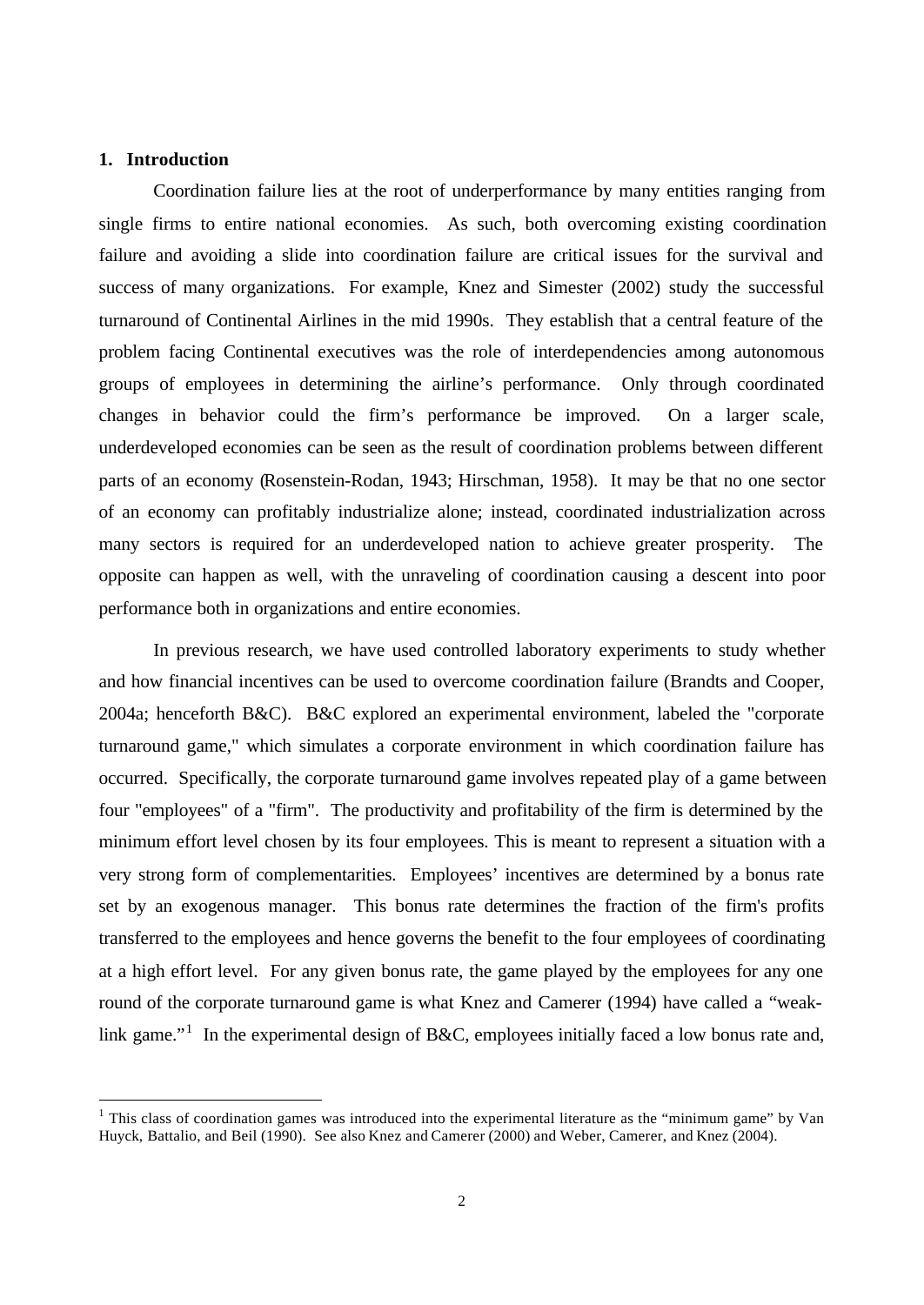hence, low incentives to coordinate. Under these circumstances the experimental firms typically become coordinated at the least efficient of the possible outcomes.

B&C then studied how changes in the bonus rate can lead to an improvement in firms' situation. An increase in the bonus rate generally led to greater coordination. In other words, financial incentives can in this case be used as an effective tool for reversing a history of coordination failure. Surprisingly, the size of the bonus rate increase had little impact on the likelihood of successfully overcoming coordination failure. Apparently a change in the bonus rate is less important for increasing the benefits of coordination than as a pure coordination device, cuing employees to attempt a coordinated change to higher effort levels. The results indicate that the process of overcoming coordination failure has important dynamic elements and can not be fully understood on the basis of comparative statics.

The preceding observations raise the issue of which factors are conducive to overcoming coordination failure and serve as the starting point for our current work. One important feature of the B&C environment is that each employee receives feedback about the choices of all other employees in his firm. This can be seen as representative of some environments, but not others. In this paper we study the effect of varying the feedback on subjects' ability to achieve and maintain coordination.

In terms of a purely static analysis, the feedback received by subjects is of little import, changing nothing about predicted outcomes. However, the observability of others' choices could play a critical role in whether or not subjects overcome the inertia of a history of coordination failure. The B&C results suggest this possibility. By the nature of a weak-link game, outcomes can only improve if all employees increase their effort levels. Yet, in the B&C data a unanimous response to a bonus rate increase is relatively rare. Because employees receive feedback about all choices, both leaders and laggards can observe the strong effort increases of some of their peers *even if minimum effort has not changed* and are able to react to this information in later periods. This plays an important role in coordinating at higher effort levels as laggards tend to eventually follow the lead of employees who respond to the bonus rate increase with large increases in effort. If only the ultimate outcome can be observed rather than all the choices that led to this outcome, then laggards cannot follow the example of fellow subjects who move to higher effort levels (since their actions can't be observed) and therefore may not increase their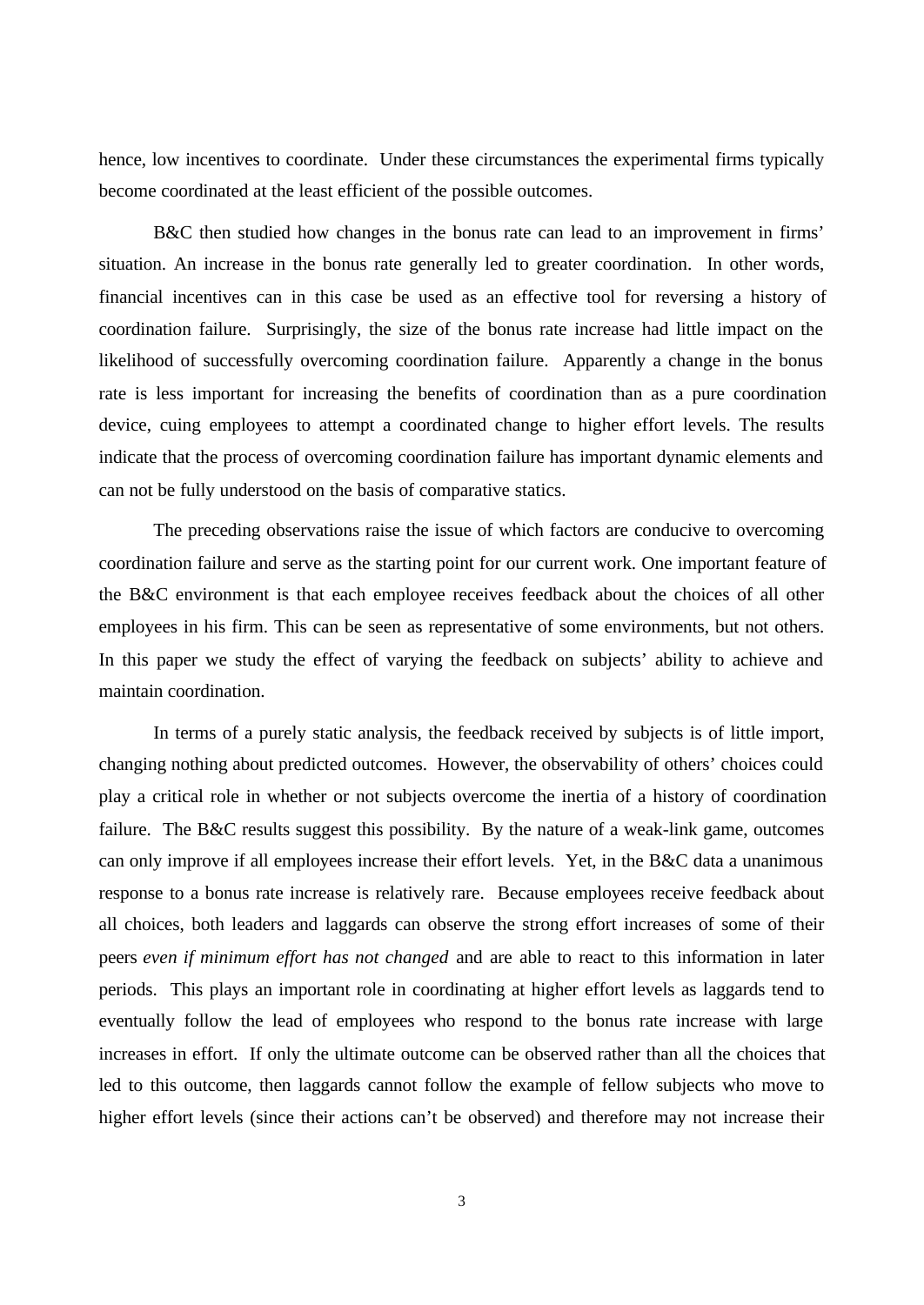effort levels subsequently. Likewise, leaders cannot observe that other subjects have also moved to higher effort levels and may therefore give up (by choosing a lower effort level) before the laggards have time to move to higher effort levels.

Observability may also be an important factor in relation to what can be seen as the opposite problem, maintaining coordination when a decrease in the bonus rate is implemented. A high bonus rate may be necessary for attaining a good level of coordination but can also be financially unsustainable for the organization. Therefore, firms have a strong incentive to lower the bonus payment if this doesn't disrupt existing coordination. B&C show that this approach works if employees have feedback on the choices of all other employees – decreases in the bonus rate have little or no impact on existing coordination. However, the same may not hold if only the minimum effort can be observed. If a decrease in the bonus leads to some employees lowering their effort levels, both leaders and laggards will be unable to observe that some of the other employees in their firm have kept up their effort levels. For laggards this could reinforce their decision to reduce their effort, while for leaders it could lead to a tendency to quickly imitate the initial effort decrease of some of their co-workers.

As the preceding suggest, the experiments below vary the feedback given employees in the corporate turnaround game to determine the effect of feedback on coordination. "Full feedback" shows subjects the choices of all other employees in their firm while "limit feedback" only gives them the minimum effort for their group. We find three regularities in the data: (1) The use of full feedback improves the ability of organizations to overcome a history of coordination failure, (2) The use of full feedback has little effect on the ability of successful organizations to avoid slipping into coordination failure, and (3) History-dependence is strengthened by the use of full feedback. Together, these results suggest that publicizing unsuccessful attempts to overcome coordination failure may be a valuable tactic for managers and/or policy makers seeking an escape from coordination failure.

## **2. The Corporate Turnaround Game**

Our experimental firms consist of four employees who choose among different effort levels. A firm's overall productivity (as well as profitability) is determined by the effort of its employees. To motivate these employees the firm uses a bonus system that transfers some of its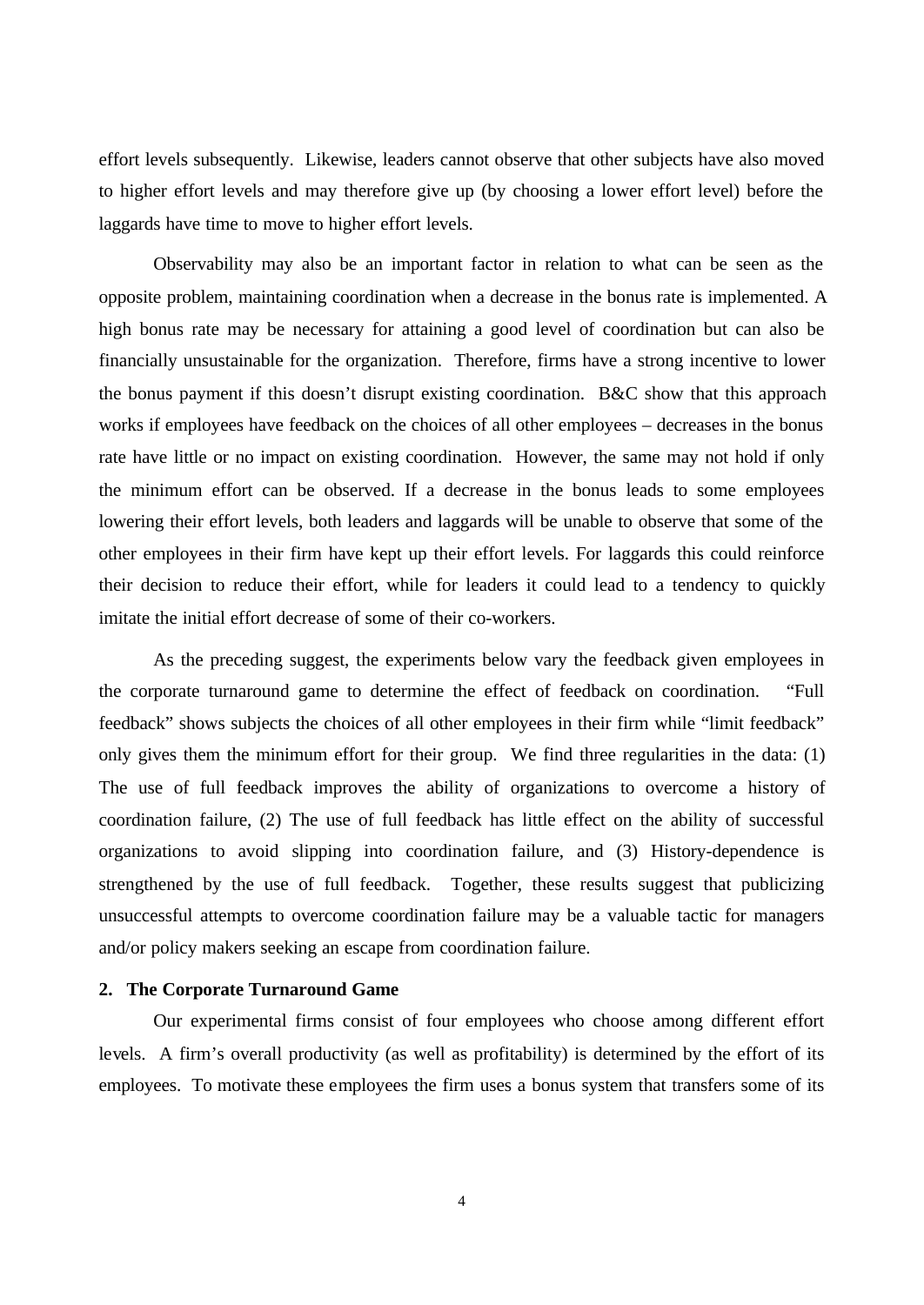profits back to employees. In this stripped down environment, altering the bonus structure is the sole tool firms have available to change employees' incentives in the firm.

Our design hinges on three basic choices. First, the firm's technology has a weak-link structure, with productivity depending on the minimum effort chosen by an employee. Second, the firm manager only observes the minimum effort selected, which determines the output. Third, the firm manager rewards employees with bonuses based on the minimum effort observed and is able to change the bonus rate but cannot otherwise influence employees' choices.

As discussed above, in this paper our main focus is on how the information available to employees affects behavior. We therefore conducted sessions under two information feedback conditions. Under "full information," employees are informed after each round of interaction about the effort choice of all four employees. In the other condition, "limited feedback," employees only learn the minimum level of effort exerted in their firm in the previous round. Our aim is to compare behavior under these two information conditions.

Apart from the four subjects in the employee roles, each of our experimental firms also has a fictitious manager. Even though the manager's choices are exogenous, for expositional purposes it is useful to treat the manager as a player in the game. The game starts with a predetermined flat wage that each employee receives regardless of the outcome and a bonus rate (B) that determines how much additional pay each employee receives for each additional unit increase in the minimum effort. All four employees observe B and then simultaneously choose effort levels, where  $E_i$  is the effort level chosen by the  $i^{\text{th}}$  employee. We restrict an employee's effort to be in ten hour increments:  $E_i$  0 {0,10, 20, 30, 40}. Intuitively, employees spend forty hours per week on the job, and effort measures the number of these hours that they actually work hard rather than loafing. $^{2}$ 

The payoffs are given by Equations 1 and 2. All payoffs are denominated in "experimental pesetas." These were converted to monetary payoffs at a rate of 1 dollar or 1 euro equals 500 experimental pesetas:

 $2$  In the experiments, terms with strong connotations such as "effort" and "loafing" were not used. Employees were told that they spend 40 hours per week on the job, and that these hours could either be allocated to Task A or Task B. Task A plays the role of effort and Task B plays the role of loafing.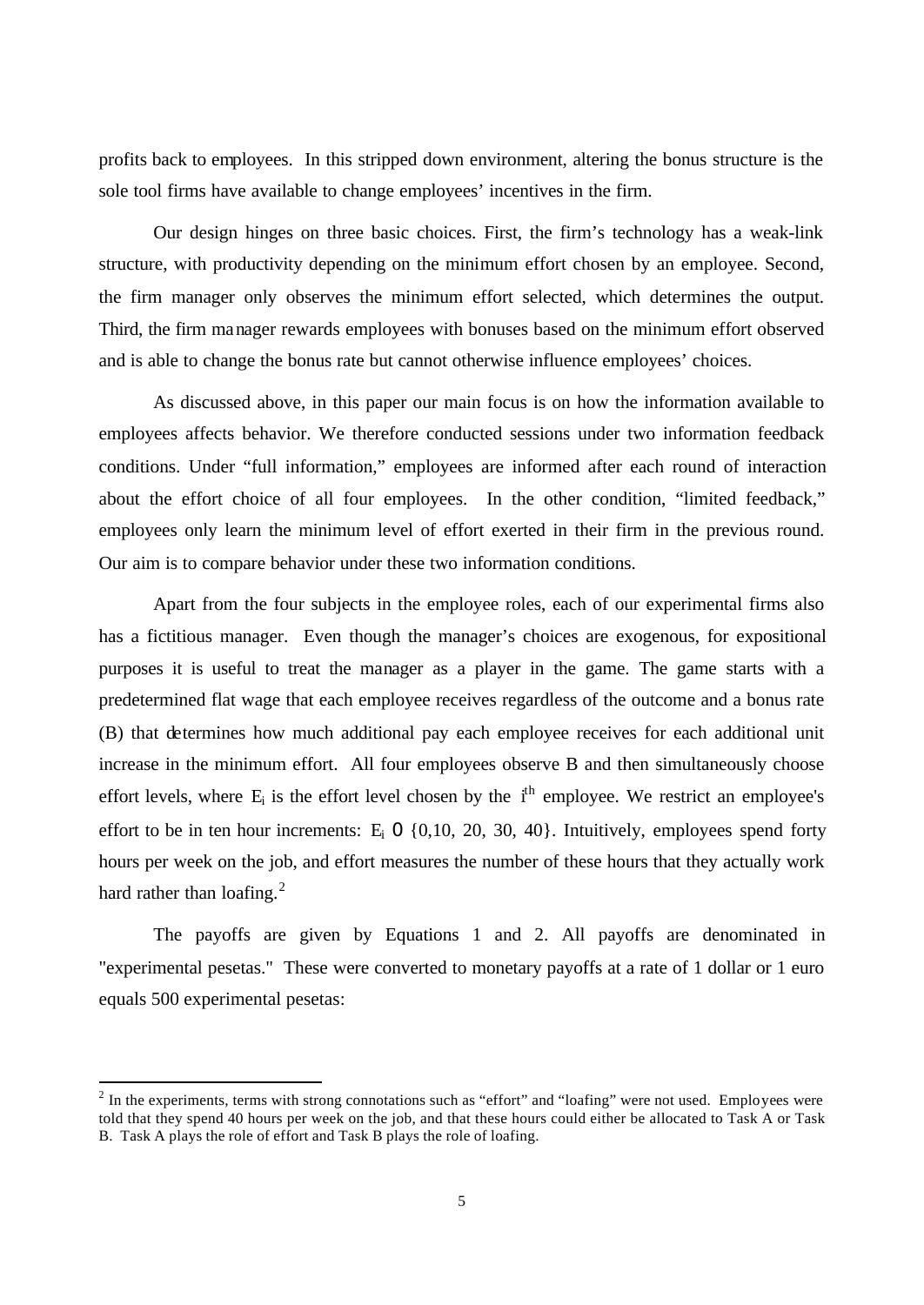Firm Manager: 
$$
\tilde{\sigma}_{F} = 100 + \left( (60 - 4B) \times \min_{i \in \{1, 2, 3, 4\}} (E_{i}) \right) (eq. 1)
$$
  
Employee i:  $\tilde{\sigma}_{e}^{i} = 200 - 5E_{i} + \left( B \times \min_{j \in \{1, 2, 3, 4\}} (E_{j}) \right) (eq. 2)$ 

The firm manager's profit depends on the minimum effort contributed by its employees, consistent with our assumption that the firm's production technology has the weak-link property. Bonuses are based on the minimum effort, as implied by the assumption that the manager cannot observe individual efforts. As can be seen from the equations, produced surplus depends only on the minimum effort. The bonus simply transfers a portion of the firm's profits to its employees; the higher the bonus the higher is the employees' share in the surplus.

Given that in the experiments reported below the manager is exogenous, we now focus on the proper subgame where employees choose effort levels. For the two values of the bonus rate used in the experiments presented below,  $B = 6$  and  $B = 10$ , the resulting subgame is a weak-link game between the employees. Coordinating on any of the five available effort levels is a Nash equilibrium.

The left panel of Table 1 below shows payoffs for the game induced by a bonus value of  $B = 6$ . Suppose that employees have previously coordinated on the worst possible equilibrium where all choose the lowest available effort level, 0. This circumstance is the natural starting point for all considerations of a possible turnaround. What are the possibilities of a spontaneous joint effort increase starting from a situation of complete coordination breakdown with  $B = 6$ ? One can see, intuitively, that the incentives to increase effort beyond the minimum are quite weak and the risks are high. An employee who considers raising his effort to 10 knows that this action certainly causes his payoff to shrink by 50 pesetas due to the cost of increased effort. If all the other subjects follow his lead, his net gain is only 10 pesetas beyond the 200 pesetas he gets without risk by choosing 0. For the proposed change in his effort level from 0 to 10 to have a positive expected profit, the employee must believe the probability of all three other subjects raising their efforts from 0 to 10 equals 5/6. Treating the other three subjects as statistically independent, this translates into requiring a 94% chance of increased effort for each of the other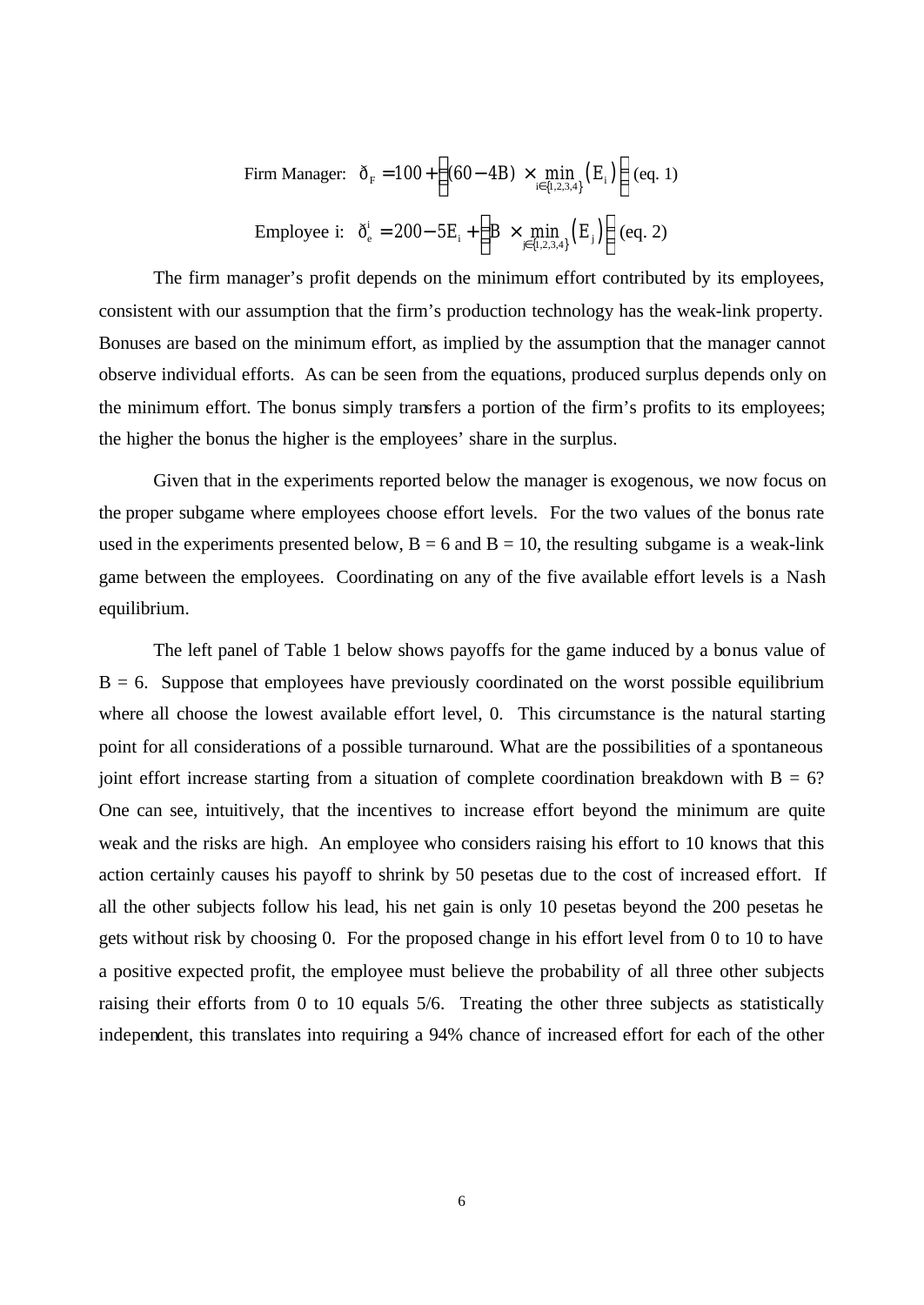three subjects.<sup>3</sup> In other words, our fictitious subject must be almost certain that the other subjects will increase their efforts for such an increase to be worthwhile for him. Given these grim incentives, the most likely outcome as employees become experienced is that all employees choose low effort levels. As noted previously, this is consistent with earlier experimental results.

**Table 1 Employee i's Payoff Tables**

| $B = 6$                              |                |          |     |     |     |     |                      | $B=10$                               |          |     |     |     |     |
|--------------------------------------|----------------|----------|-----|-----|-----|-----|----------------------|--------------------------------------|----------|-----|-----|-----|-----|
|                                      |                |          |     |     |     |     |                      |                                      |          |     |     |     |     |
| Minimum Effort<br>by Other Employees |                |          |     |     |     |     |                      | Minimum Effort<br>by Other Employees |          |     |     |     |     |
|                                      |                | $\theta$ | 10  | 20  | 30  | 40  |                      |                                      | $\theta$ | 10  | 20  | 30  | 40  |
| $\cdot$ $-$                          | $\overline{0}$ | 200      | 200 | 200 | 200 | 200 | $\cdot$ $-$          | $\Omega$                             | 200      | 200 | 200 | 200 | 200 |
|                                      | 10             | 150      | 210 | 210 | 210 | 210 | λÁ                   | 10                                   | 150      | 250 | 250 | 250 | 250 |
|                                      | 20             | 100      | 160 | 220 | 220 | 220 |                      | 20                                   | 100      | 200 | 300 | 300 | 300 |
| Effort by<br>Employee                | 30             | 50       | 110 | 170 | 230 | 230 | Employee<br>Effort 1 | 30                                   | 50       | 150 | 250 | 350 | 350 |
|                                      | 40             | 0        | 60  | 120 | 180 | 240 |                      | 40                                   | $\theta$ | 100 | 200 | 300 | 400 |

Now imagine that a new manager takes over the firm. Determined to shake the firm out of its underperforming ways, he decides to raise the bonus rate to  $B = 10$ . The payoffs for this new bonus level are shown in the right panel of Table 1. The incentive to increase effort is now stronger for the employees. Once again, consider an employee who has experienced the inefficient equilibrium and is thinking of increasing his effort from 0 to 10. While the certain losses remain 50 pesetas, the potential gain is now 50 pesetas. The probability that all three other subjects will increase their efforts required to make this change break even is now only 1/2. Assuming the other three employees are independent, this translates into requiring a 79% chance that each employee increases his effort. While still high, this is better than what we saw with B = 6. With the less daunting odds, one can imagine subjects at least attempting to coordinate at higher effort levels.

Analogously, consider a firm that, with a bonus level of  $B = 10$ , has managed to coordinate at the maximum possible effort, 40. If an employee decreases his effort to 30 he loses 50 pesetas which is also the loss if all his co-workers act just like him. If the bonus is kept at  $B =$ 

<sup>&</sup>lt;sup>3</sup> To derive this probability, solve for p such that  $200 = 150*(1-p^3) + 210*p^3$ . Given the linear payoff structure the same trade-off arises for one-step increases of effort starting at a level higher than 0, as well as for two or more step increases when feasible.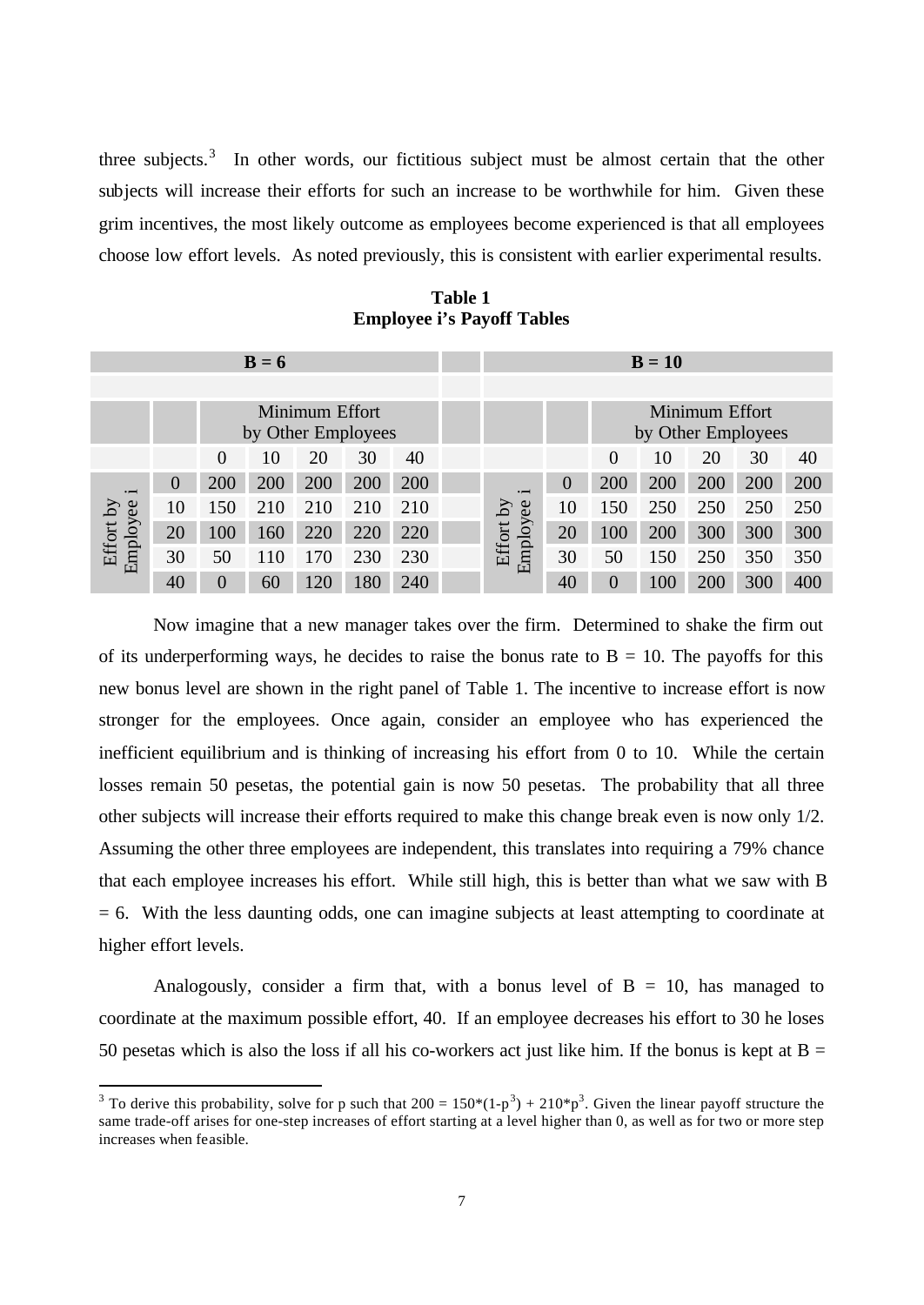10, there is no clear reason to expect a sudden breakdown of coordination; after all any common effort level is a Nash equilibrium. If the bonus in now lowered to  $B = 6$ , so that the loss from lowering the effort to a level of 30 is only 10, it seems reasonable to conjecture that coordination will now break down more easily than if the bonus had been maintained at its initial value even though the set of Nash equilibria hasn't changed.

# **3. Experimental Design and Hypotheses**

l

The preceding examples illustrate that the central questions we ask in our experimental design are *not* about the comparative statics of behavior in the weak-link game. It is quite possible that subjects with no previous experience will generally converge to the inefficient equilibrium in the game with  $B = 6$  and to a more efficient equilibrium in the game with  $B = 10$ . However, our main focus is on studying whether people's behavior can be changed once they have interacted frequently under fixed circumstances and, more specifically, whether this ability to change depends on the information feedback they receive. We are interested in a dynamic issue rather than a purely static one.

Our ex ante research hypotheses were based on the simple intuition presented in Section 1. Before seeing our results we conjectured that both the attainment of better coordination and the preservation of good coordination are easier in an environment with full feedback information than one with limited feedback. Specifically, if the bonus rate is increased from  $B =$ 6 to  $B = 10$  we expected the observability of other co-workers' attempts at increasing effort would make coordination at higher levels more likely. With respect to the preservation of good coordination if the bonus is decreased from  $B = 10$  to  $B = 6$ , our intuition was weaker. However, we leaned towards the conjecture that the effect of full feedback would be symmetric to the effect for the case of a bonus increase. We expected that observing that some co-workers do not decrease their effort, even if minimum effort decreases, would make it more likely that play would return to coordination at high levels.<sup>4</sup>

<sup>&</sup>lt;sup>4</sup> These hypotheses are presented on a purely intuitive basis rather than relying on a formal model. In B&C we explored the ability of assorted game theoretic models to track changing behavior in the corporate turnaround game with full feedback as the bonus rate changes. Quantile response equilibrium (McKelvey and Palfrey, 1995) fares poorly as might be expected given its static nature. More surprisingly, variants of the EWA learning model (Camerer and Ho, 1999) also fail to track changing behavior in spite of the model's inherently dynamic nature. This failure cannot be attributed to narrow technical issues about how the model is formulated or fit to the data, but instead reflects an inability of the model to replicate how laggards respond to increases in effort by other employees. In the data laggards tend to follow strong increases in effort by others, but in the learning models the laggards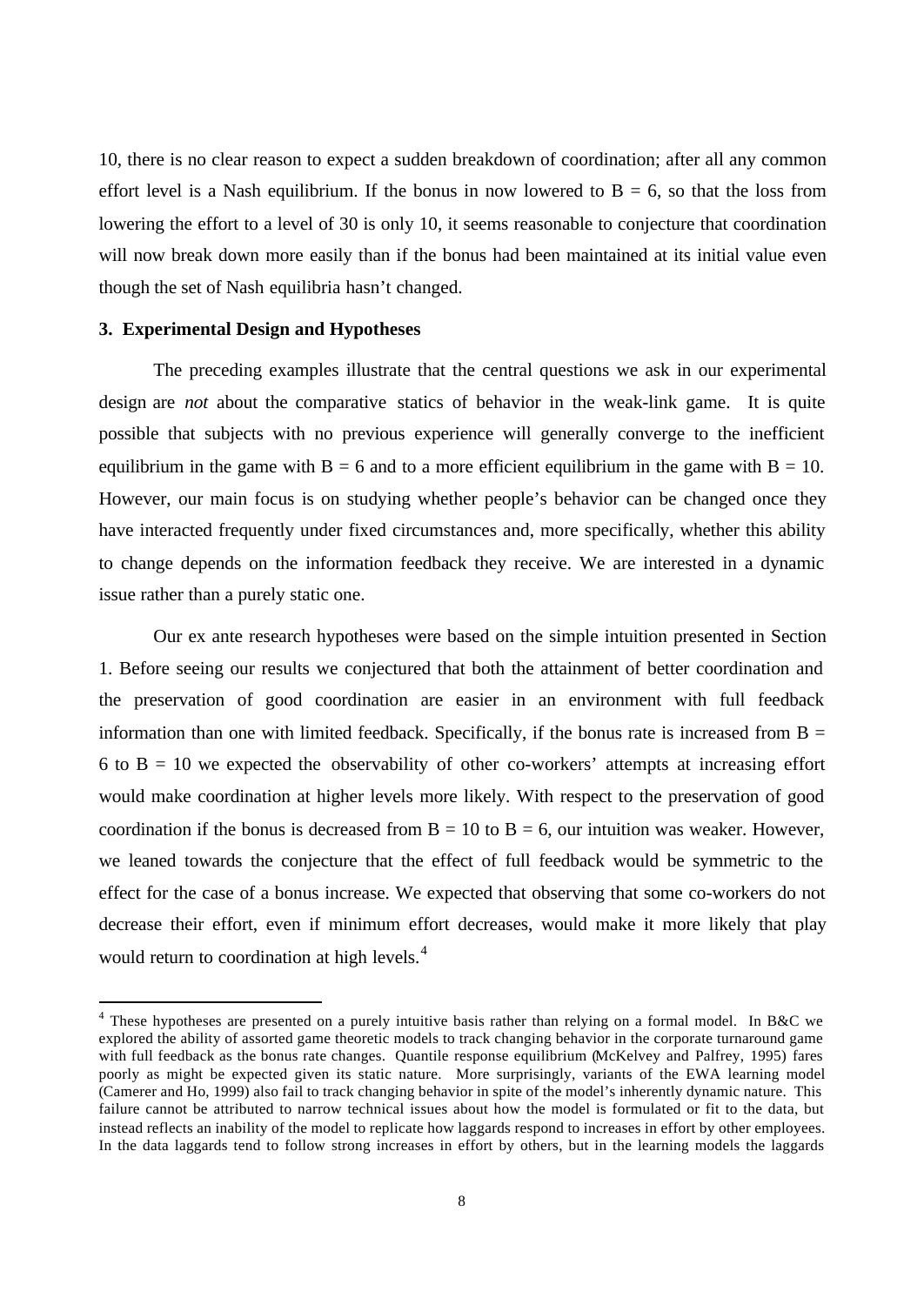In our experimental sessions subjects played thirty rounds in fixed groups ("firms") of four employees. Treatments varied along two dimensions. The first was whether subjects received *full* feedback about all partners' effort choices in previous rounds or only *limited* feedback about the minimum effort in the group. The other dimension pertained to how the bonus changed across rounds, reflecting our interest both in how coordination failure can be overcome and in how good coordination can be made to last.

Each session consisted of three blocks of ten rounds each. During a session the bonus changed in a predetermined way.<sup>5</sup> The bonus rate and the resulting payoff-matrices were announced at the beginning of each of the three ten-round blocks and were fixed during that time frame. While playing in a round with a particular bonus subjects did not know what the bonus in subsequent blocks would be. Other than the bonus rate, no detail of the experimental environment was varied between rounds. In particular, in the instructions it was explained which type of information feedback would be available in that session and that it would be the same throughout the experimental session.

Table 2 summarizes our 2 x 2 design. The first bonus sequences we use has low bonus rate,  $B = 6$ , for the first ten-round block followed by an increase to a higher bonus rate,  $B = 10$ , for the remainder of the experiment. Assuming that the low initial bonus rate induces coordination failure, this 6/10/10 bonus sequence allows us to study the effect of the feedback condition on the ability of firms to re-coordinate on a better outcome. The second reverses the order of playing with a high and low bonus rate – subjects first play two blocks with a bonus rate of  $B = 10$  followed by a final block with the low bonus rate of  $B = 6$ . If initial play with at a relatively high bonus rate leads to coordination at an effort level above the minimum, the 10/10/6 bonus sequence lets us study the effect of the feedback condition on the ability of firms to maintain good coordination in the face of decreased incentives.<sup>6</sup>

remain laggards. Rather than being good followers, the laggards wear down the leaders into abandoning any attempt at improved coordination. Given these findings, it seems unlikely that the obvious types of formal models will have good predictive power for the experiments reported here.

<sup>&</sup>lt;sup>5</sup> In Brandts and Cooper (2004c) we study what bonus rates would be set by subjects in the role of manager and how employees' responses are affected by the use of a subject as the manager.

 $<sup>6</sup>$  Note that the bonus rate change takes place earlier in the  $6/10/10$  treatment than in the  $10/10/6$  treatment. This</sup> allows us a ten round overlap in which we can compare play with a current bonus of  $B = 10$  but a differing history of previous bonuses ( $B = 6$  vs.  $B = 10$ ). Results from B&C indicate that it matters little whether a bonus rate change takes place after ten or twenty rounds.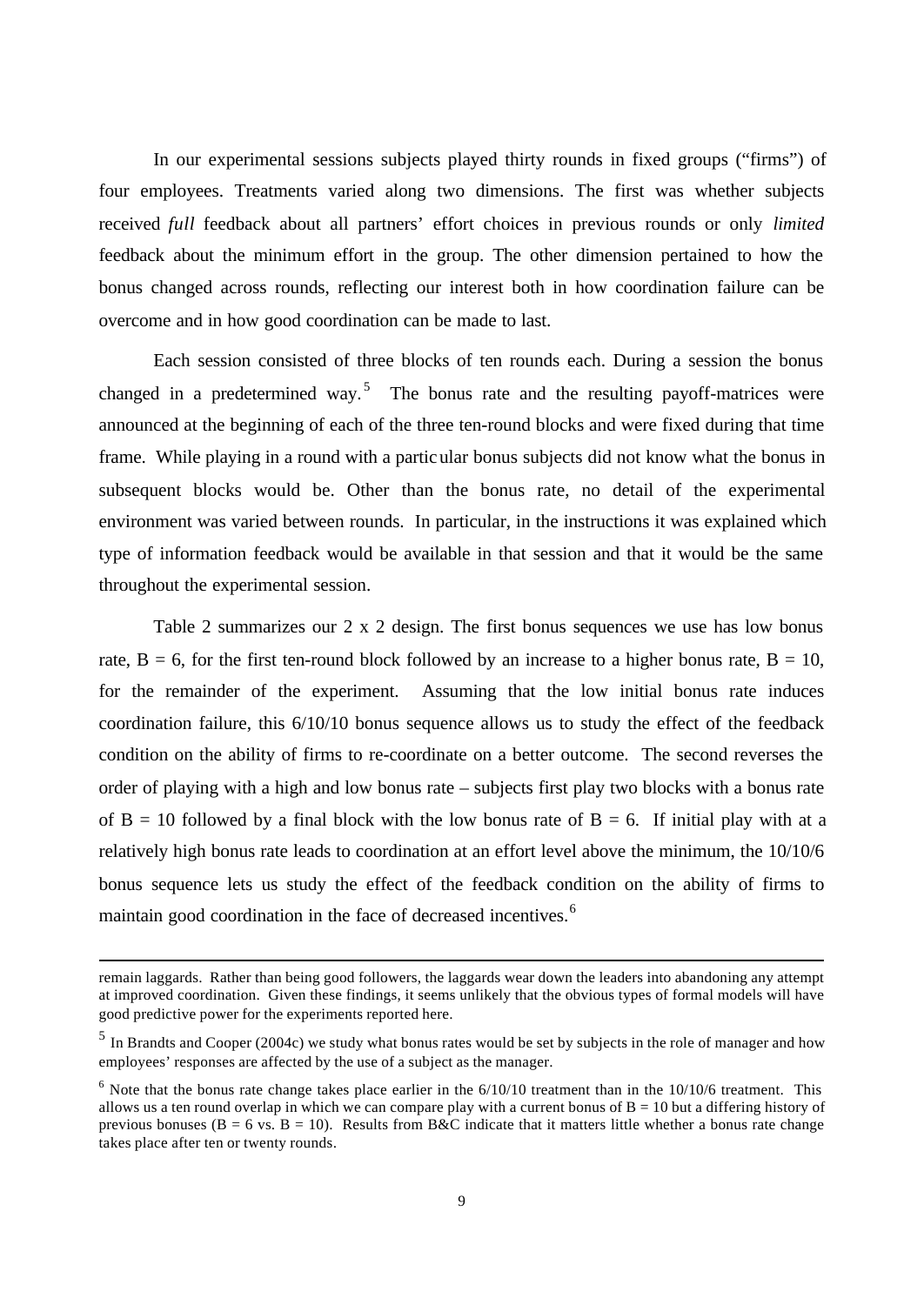| <b>Information Feedback</b>           | Full Limited Full Limited |    |
|---------------------------------------|---------------------------|----|
| <b>Bonus Rate</b><br>Rounds $1 - 10$  |                           | 10 |
| <b>Bonus Rate</b><br>Rounds $11 - 20$ | 10                        | 10 |
| <b>Bonus Rate</b><br>Rounds 21-30     | 10                        |    |

**Table 2 Our Treatments**

## **4. Procedures**

l

Sessions were run both at Pompeu Fabra and at Case Western Reserve. In both cases, a computerized lab was used to run the sessions. For the 6/10/10 bonus sequence with full feedback we have data from nine independent groups of four subjects while for each of the other three treatments we have ten groups. Our focus here is not on the cross-country comparison. In our regression analysis we control for the location effect, which turns out to be rather secondary.

Subjects were recruited from the undergraduate populations at Pompeu Fabra and Case Western Reserve using newspaper ads, posters, emails, and classroom announcements. Subjects were only allowed to participate in a single session.<sup>7</sup> For the most part, the experimental procedures were quite standard. At the beginning of each session subjects read the instructions directly from their computer screens. Before beginning to play, all subjects were asked to complete a short quiz about the payoffs and the rules of the experiment. The full text for the instructions and quiz for the full information treatment is given in the appendix.

Rather than using abstract terminology we employ a corporate context. For example, the four players are explicitly referred to as "employees" and are told that they are working for a "firm." We avoided the use of terms with strong connotations. For example, instead of asking subjects to choose a level of "effort" they are asked to allocate time between "Activity A" and "Activity B," with Activity A playing the role of effort. We used a corporate context to make the instructions easier to understand for participants, an important issue for some subject pools used in the broader design. It can not be ruled out that the use of meaningful context per se has some

<sup>&</sup>lt;sup>7</sup> The smaller number of groups for the  $6/10/10$  bonus sequence with full feedback is due to exclusion of data from a group that inadvertently included a subject who had previously participated in the experiment. Inclusion of this observation has no impact on our conclusions.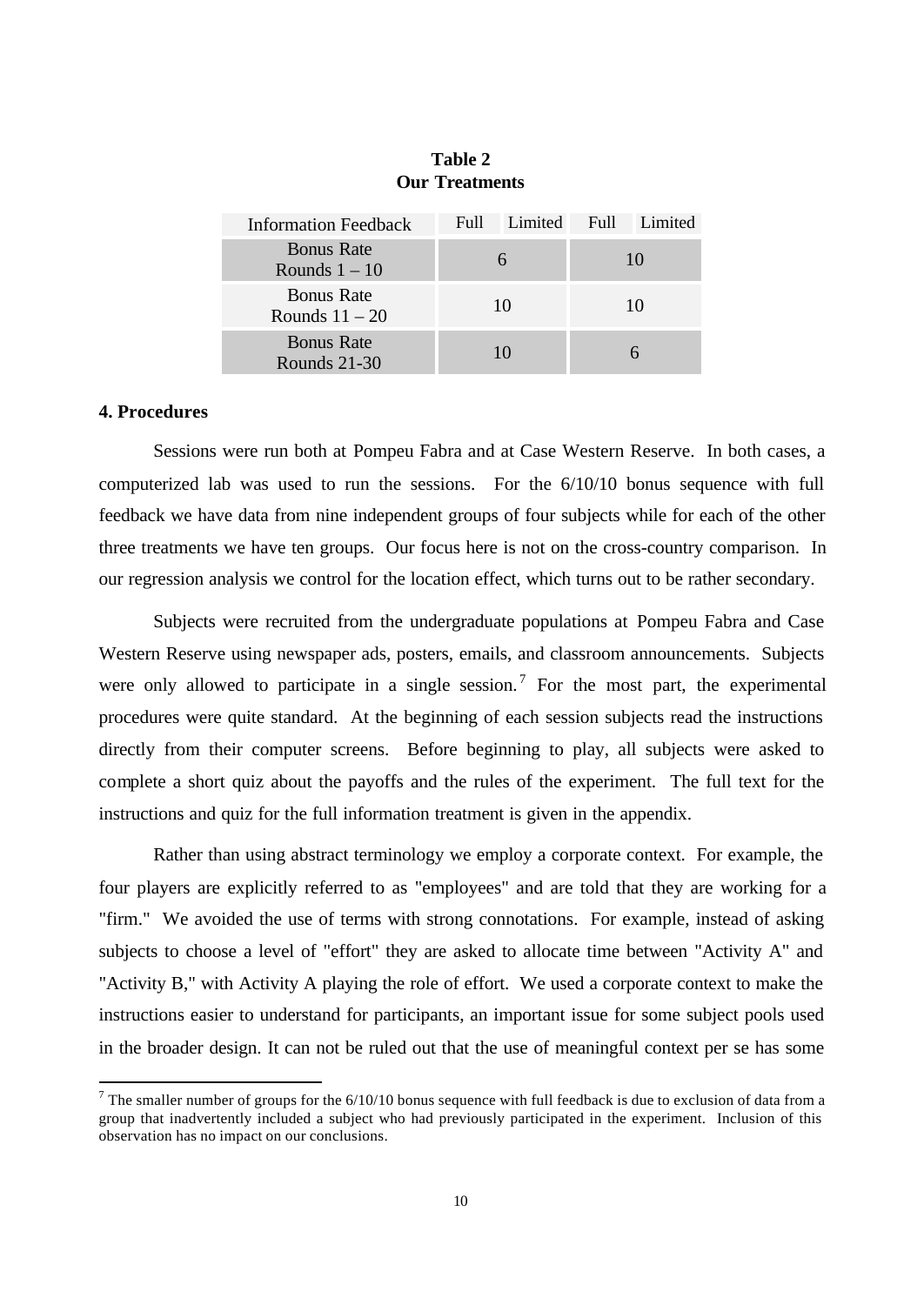impact on subjects' choices. <sup>8</sup> However, in this paper we are mainly interested in the treatment effects of varying the information feedback and there is no particular reason to expect any interaction effect between context and information effects.

Subjects played the game in cohorts of four employees. As mentioned previously, these cohorts remained constant during the course of the experiment, a fact that was stressed in the instructions. For experimenters who are used to worrying about repeated game effects, this may seem like a strange design choice. However, the field settings that we are interested in representing involve repeated interactions among the same agents. Moreover, repeated game and learning effects as well as hysteresis are presumably quite natural in these settings and are precisely the issues we want to get at with our design. Therefore, we think that our experiments must incorporate repeated interactions to be a useful tool.<sup>9</sup>

In each round the four employees of a firm simultaneously chose their effort levels for the round. In both information feedback treatments the screen where subjects made this decision displayed the current bonus rate and the formula for the firm's fictitious manager's payoff. The amount was not actually paid out to any subject, but was displayed to maintain parallelism with sessions where another subject played as the firm manager. The subjects were also shown a payoff table, similar to the ones displayed in Table 1, showing their payoff as a function of their own effort level and the minimum effort level chosen by the other employees. This payoff table was automatically adjusted to reflect the current bonus rate. At the end of each round employees were told their effort level, their payoff for the round and their running total payoff for the experiment.

Separate windows on the feedback screen showed them the results from earlier rounds and informed them about others' efforts in the preceding round. Here is where the difference between the two information feedback conditions came in. As mentioned above, in the full feedback condition subjects were informed about all four employees' effort levels while in the limited feedback condition they were only informed about the minimum effort.

 $8 \text{ Cooper}$  and Kagel (2003) find that the use of meaningful context can speed up the development of strategic play.

<sup>&</sup>lt;sup>9</sup> Most existing studies of the weak-link game use fixed matching as we do. For one notable exception see Van Huyck et al (1990) – their Treatment C compares play for fixed and random pairings in two player weak-link games. For the final round of play, effort levels are significantly higher for the fixed pairings than for the random pairings.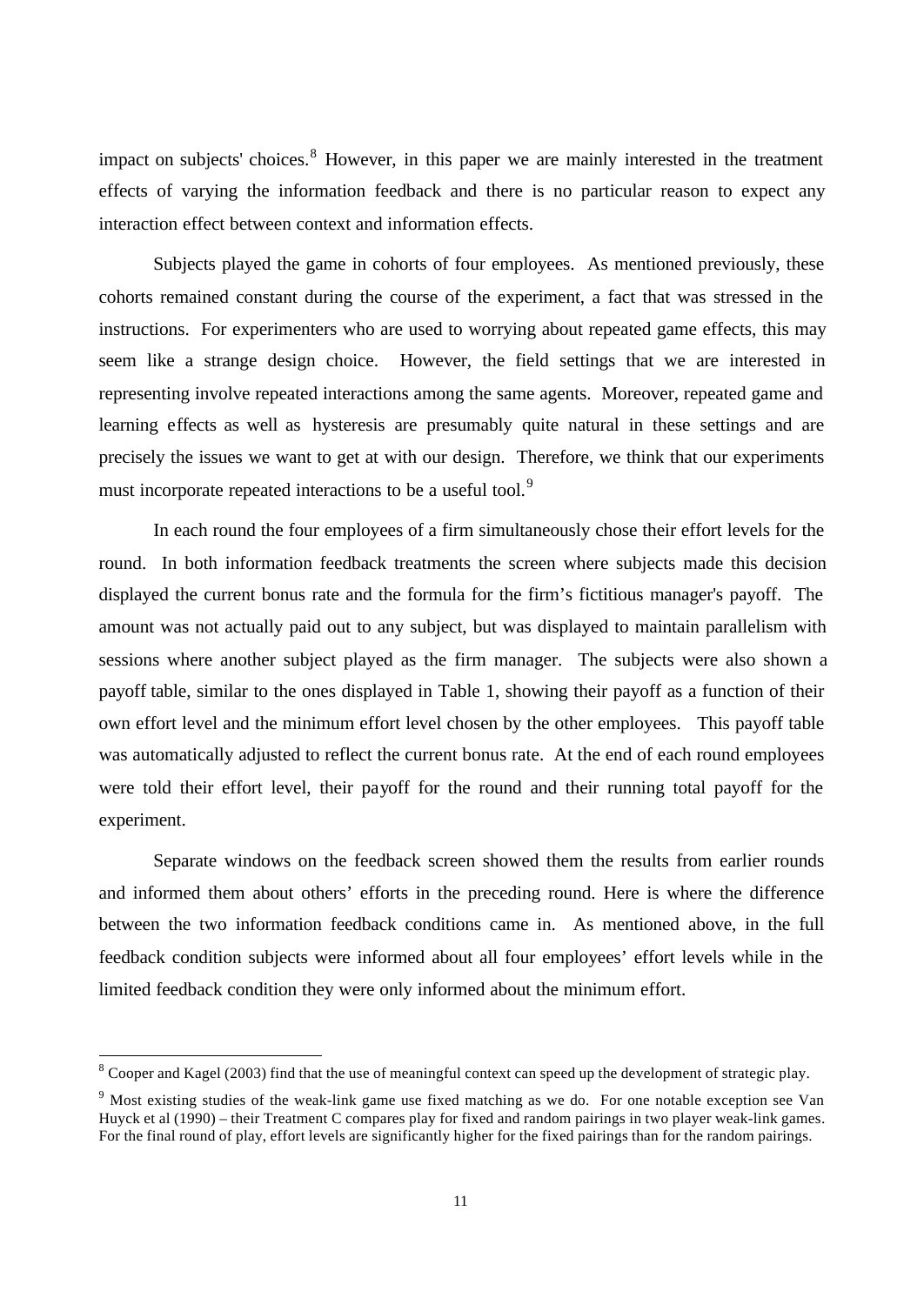At the end of the session, each subject was paid in cash for all rounds played plus a showup fee. Payoff was done on an individual and private basis. Recall that all payoffs are in "experimental pesetas" and that they were converted to dollars at a rate of one dollar equals five hundred experimental pesetas. An identical conversion rate was used between experimental pesetas and euros. This has the effect of yielding slightly higher marginal payoffs to coordination for Spanish sessions. Given that the conversion rate between dollars and euros was very close to 1 to 1 during the time period when sessions were run, we doubt that this had any impact on the results. Subjects in Cleveland received a show-up fee of ten dollars while the show-up fee was five euros in Barcelona. The larger show-up fee in Cleveland was deemed necessary to insure an adequate supply of subjects. There is no reason to believe that the differing show-up fees affected our results. The average total payoff was \$20.52 in Cleveland and 14.23  $\epsilon$  in Barcelona. Once we account for the differing show-up fees, the average earnings are almost identical across the two locations. These earnings were sufficiently large to generate a good supply of subjects in both locations.

# **5. Results**

l

Figure 1 compares the evolution over time of average minimum effort at the firm level for the 6/10/10 bonus sequence with full and limited feedback. In the first ten rounds behavior is basically indistinguishable across the two conditions. Observe that when the bonus is increased to  $B = 10$  in round 11 the average minimum effort increases by similar amounts in both conditions. However, under limited feedback it flattens out in round 12, while under full feedback it continues to increase. This is exactly the difference in patterns that is consistent with our hypotheses about the effect of limited feedback on the behavior of leaders and laggards after some employees attempt to push effort levels upwards; below we will see that effort data at the individual level confirm this. Observe also that the effect of pausing play to announce the (unchanged) bonus for the last ten rounds has an additional positive effect under full feedback but not under limited feedback.<sup>10</sup>

Figure 2 shows the same comparison between treatments as Figure 1, but with individual employee data on effort levels rather firm data on minimum effort levels. Here it is more

<sup>&</sup>lt;sup>10</sup> The downward drops under full feedback in rounds 20, 29 and 30 are the result of the behavior of very few individuals, as will be evident from Figure 2.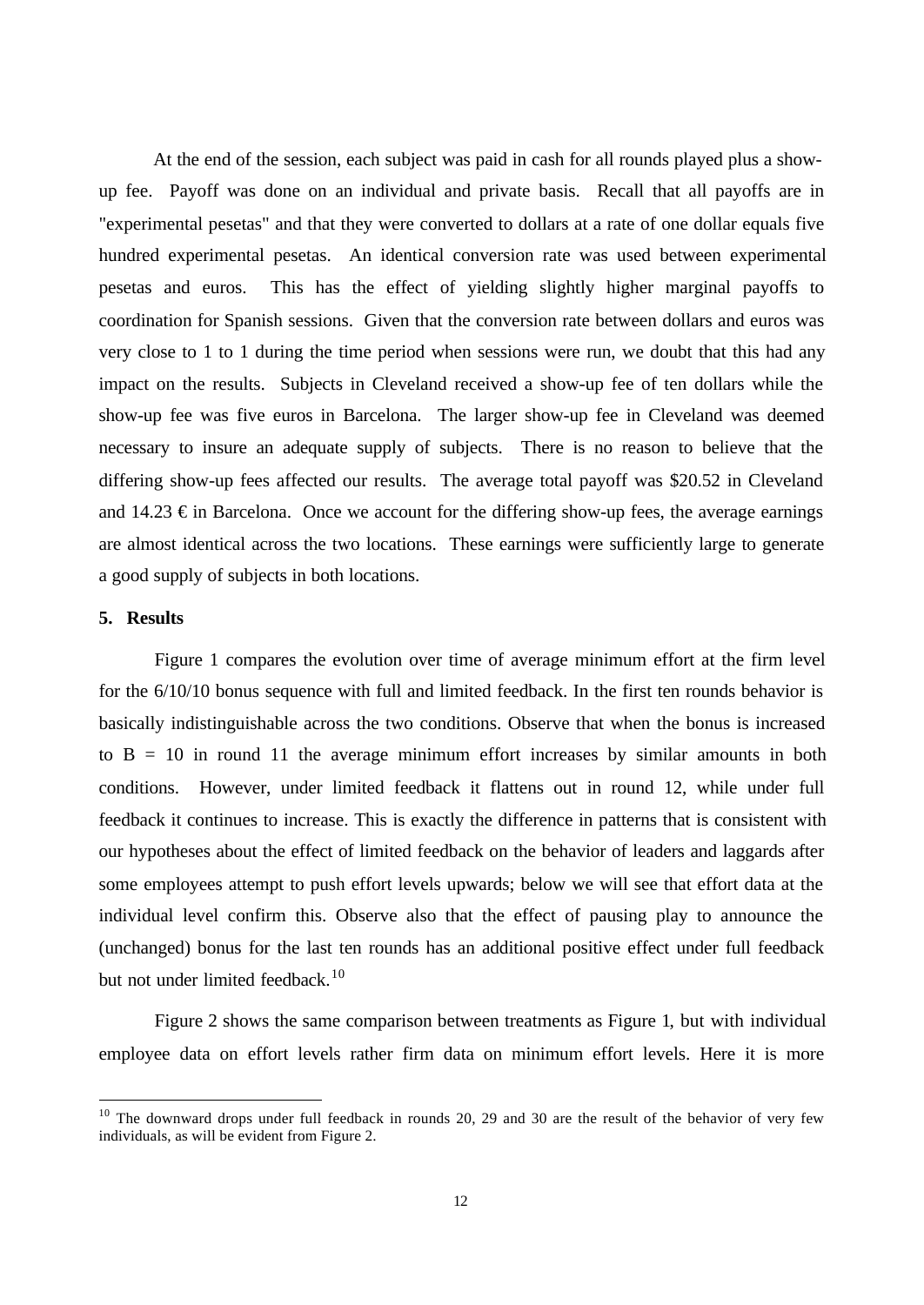apparent that, even with limited feedback, many individuals raise their effort levels in the first round following the bonus rate increase. The difference between limited and full feedback is that effort decays from round 12 onward with limited feedback. In contrast under full feedback the increase in round 11 are then followed by further increases as the leaders maintain their high effort levels and the laggards catch up. A similar, albeit less pronounced, pattern can be seen starting in round 21. One can also see how at the individual level the drops in rounds 20, 29 and 30 are minor.

Figure 3 makes it apparent how the different feedback treatments affect the behavior of leaders and laggards. The left side of this figure shows data from the 6/10/10 bonus sequence and the right side shows data from the 10/10/6 bonus sequence. A subject is classified as a "leader" if his effort in the preceding round was greater than the minimum effort for his firm. If his effort in the preceding round equaled the minimum effort for his firm, a subject is classified as a "laggard." Data is included for all rounds except the first round of each block.<sup>11</sup> The statistic being reported is the average change in effort.

Looking at the data from the 6/10/10 bonus sequence, Figure 3 tells a clear story. Changing the feedback has little effect on laggards – on average their effort increases slightly regardless of treatment. However, varying the feedback has a dramatic effect on leaders. For both treatments leaders tend to sharply decrease their effort, but the decrease is 75% larger on average in the limited feedback treatment. Because leaders quickly abandon their move to higher effort levels, it is unlikely that they will pull laggards up to a higher effort level. A similar pattern, albeit weaker, is seen in the 10/10/6 data.

Intuitively, this makes perfect sense. Overcoming coordination failure requires several things. First, there needs to be a coordinated move by several leaders to higher effort levels. Second, these leaders need to be willing to bear losses for a number of rounds while they wait for the laggards to follow. Finally, the laggards need to move higher effort levels. With limited feedback, the second step breaks down. Suppose an employee moves to a higher effort level but the minimum effort for their firm doesn't change. This employee can't tell whether the lack of change in the minimum effort is caused by a single laggard, in which case they might be inclined

 $11$  For round 1, there is no preceding round. More generally, in the first round of a block subjects are reacting to the restart and, when relevant, change in bonus rather than to whatever happened in the previous round.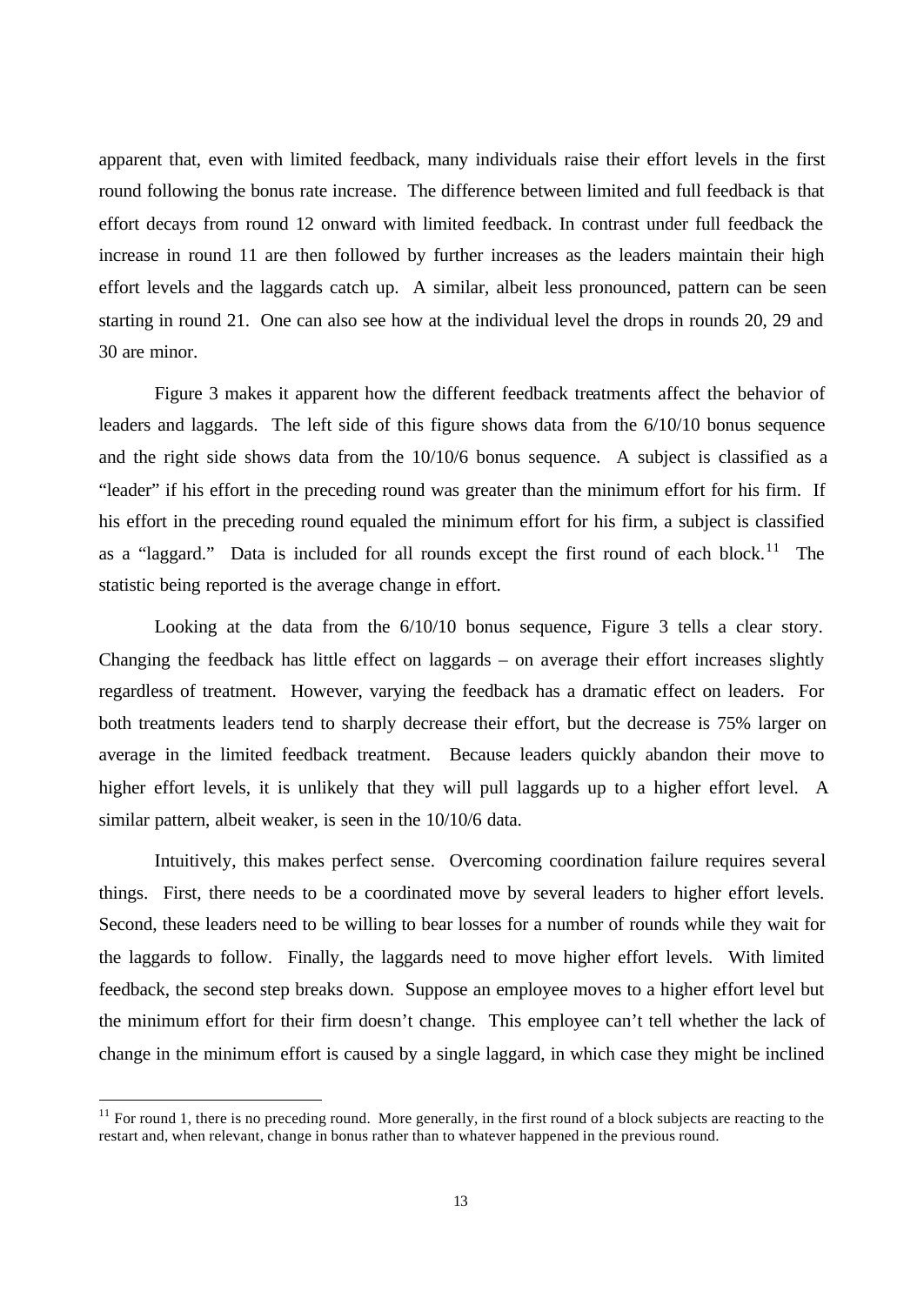to wait the laggard out, or if all the other employees are laggards. As a result, there are cases where a leader would have been persistent with full feedback but retreats with limited feedback. It is these cases that drive the general inability of firms to overcome coordination failure with limited feedback.

Figure 4 compares average minimum effort at the firm level for the two feedback conditions with the 10/10/6 bonus sequence. Here our focus is on what happens in round 21 and after, when the bonus rate is lowered to  $B = 6$ . Our hypothesis was that under limited feedback there would be a larger increase in coordination failure than with full feedback. The data in the figure suggest that this is not the case. There is no large difference between the treatments. If anything, there appears to be somewhat of a downward trend under full feedback, which is absent under limited feedback.<sup>12</sup>

Examining the corresponding employee level data, shown in Figure 5, the forces underlying the *lack* of a strong treatment effect with the 10/10/6 bonus sequence are actually quite similar to those driving the *presence* a strong treatment effect with the 6/10/10 bonus sequence. Consider play in round 1. There is little difference in the individual effort between full and limited feedback. However, in the limited feedback treatment, effort levels steadily decay over the next ten rounds while they hold largely steady with full feedback. This is a less dramatic version of the pattern seen in rounds  $11 - 20$  with the  $6/10/10$  bonus sequence – with limited feedback, the laggards pull other employees down to their low effort level. This is consistent with our hypothesis that limited feedback makes coordination difficult because high effort employees cannot tell that others are also choosing high effort, consistent with the data shown on the right hand side of Figure 3. Due to the differing initial effects of the two types of feedback, play across the treatments starts in very different places for the restart in round 11 and the bonus decrease in round 21. In both cases, there is a strong movement towards higher effort levels in the individual level data for the limited feedback treatment. Little movement is seen for the full feedback treatment, presumably because most groups are already doing rather well. As follows round 11 for the limited feedback treatment with the 6/10/10 bonus sequence, these attempts to move to higher effort levels quickly fail. Thus, the treatment effect that manifests

<sup>&</sup>lt;sup>12</sup> The sawtooth pattern in rounds 21 – 30 of the limited feedback data is due to a single subject who oscillated between an effort of 0 and an effort of 30, causing his group to oscillate between minimum efforts of 0 and 20.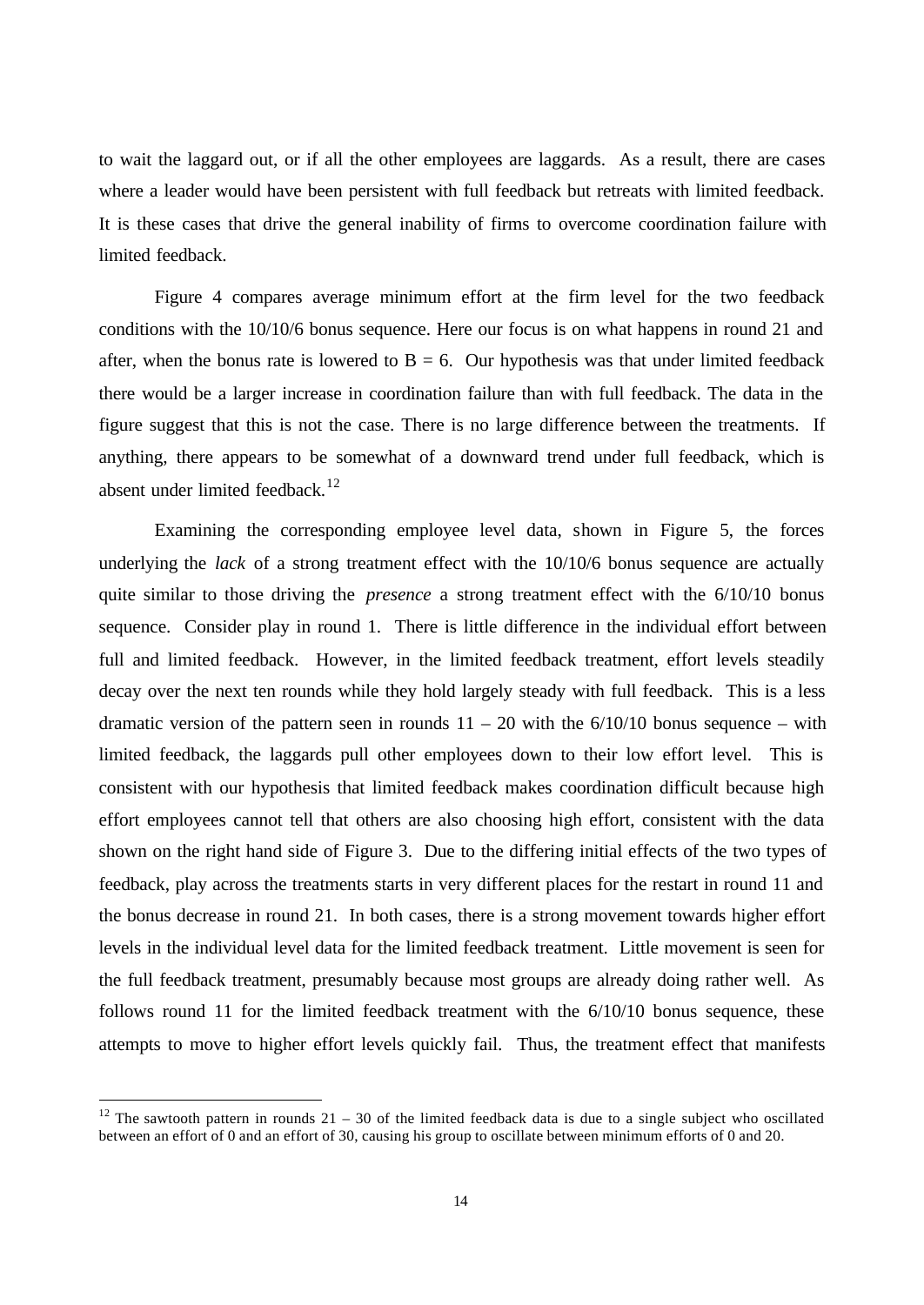itself here is an initial gap between the two feedback conditions and a failure to close that gap despite repeated attempts. These effects are driven by the inability, with limited feedback, of firms to overcome their laggards.

On a broader level, it is notable across both treatments that a decrease in the bonus rate does not cause a corresponding decrease in effort levels. Once subjects are coordinated, they tend to stay coordinated even if the incentives to coordinate decline. Remarkably, this desire to coordinate is sufficiently strong that the bonus rate decrease triggers a substantial increase in individual effort levels for round 21 of the limited feedback treatment. The resilience of coordination explains why the predicted treatment effect couldn't possibly occur. We had hypothesized that there would be a steeper increase in effort levels for the limited feedback treatment because of an inability to overcome effort levels decreases by some employees. Since no such decreases take place, it is irrelevant what effect limited feedback would have had.

Beyond the interactions between feedback and changes in the bonus rate, a general point that emerges from our data is that the richer information available in the full feedback treatment converts a repeated coordination game into a more dynamic environment. Specifically, it leads to more history-dependence. The upper panel of Figure 6 shows that, for the case of limited feedback, behavior in the periods with  $B = 10$  is remarkably similar across the  $6/10/10$  and the 10/10/6 treatments. The lower panel of Figure 6 shows the corresponding data for the case of full feedback. In this case a bonus of  $B = 10$  leads to higher average minimum effort in the  $6/10/10$ than in the  $10/10/6$  treatments. In other words, with full feedback when a bonus of  $B = 10$  is part of a new beginning it leads to better coordination than when it is just part of the status quo.<sup>13</sup>

The two panels of Figure 7 compare the periods with  $B = 6$  across the two treatments for limited and full feedback respectively. The data shown differ in whether  $B = 6$  is being used before or after 20 periods with  $B = 10$ . One can see that behavior is again more historydependent under full feedback as there is a much larger difference in the average minimum effort level across the two treatments.

<sup>&</sup>lt;sup>13</sup> We can reach similar conclusions by comparing behavior in the ten period overlap of rounds  $11 - 20$ . In these rounds, both bonus sequences have  $B = 10$  but differ in the bonus rate for the preceding block of ten rounds. Previous play with  $B = 6$  leads to better coordination that previous play with  $B = 10$ .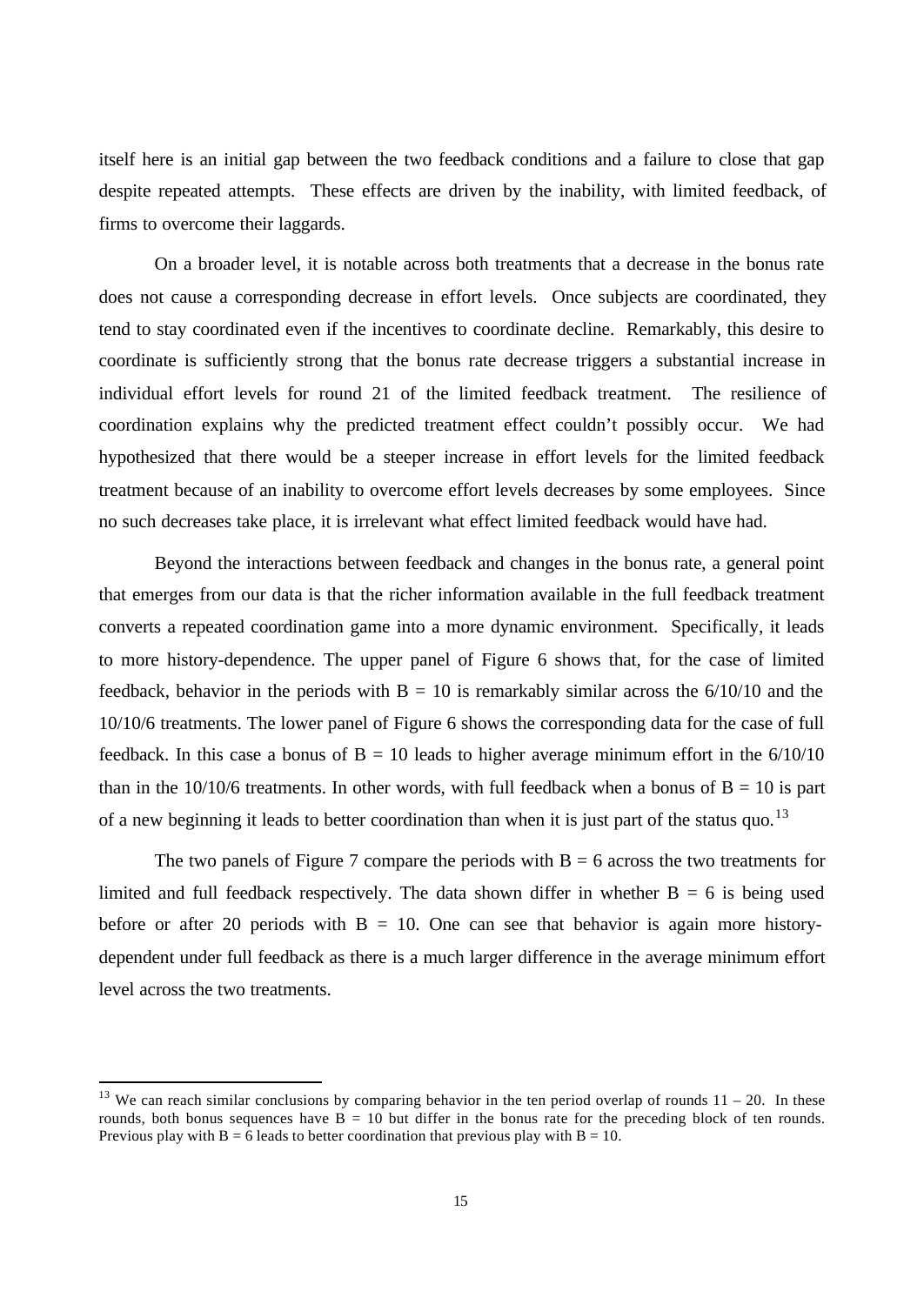The differences in history dependence are driven by differences in how the two treatments impact employees' ability to coordinate. In the full feedback treatment, strong efforts to coordinate are generally rewarded. It therefore matters whether the previous history of employees fosters especially concerted efforts to coordinate, as with the 6/10/10 bonus treatment. With limited feedback, attempts to coordinate tend to fail. It therefore doesn't matter that some individuals make a strong effort to coordinate following a history with  $B = 6$ .

To put our observations on the data on a firmer footing, we now turn to formal statistical analysis. In particular, we aim to verify that our preceding conclusions about the treatment effects are robust to controls for the location of the sessions as well as firm effects. Tables 3 and 4 show results from ordered probit regressions where the dependent variable is minimum effort for a firm. In all cases we use two ways of controlling for firm effects: clustering and random effects. These alternative approaches give us upper and lower bounds on the statistical significance of the estimated treatment effects.

The regressions in Table 3 estimate the treatment effects of the feedback. The dependent variables include a dummy for the location of the session, dummies for the time period, and interactions between the time dummies and a treatment dummy. Note the overlapping structure of the time dummies. This implies that we are estimating differences. For example, the parameter estimated for "Round  $3\,11$ " captures the difference in behavior between rounds  $11 -$ 15 and rounds 6 – 10. Likewise, the interaction terms between the treatment dummy and the time dummies are capturing differences in differences. Thus, for the 6/10/10 treatment the parameter estimate for "Round <sup>3</sup> 11 \* Full Feedback" captures the treatment effect on responses to the change in bonus rate for round 11.

Starting with the results from the 6/10/10 treatment, shown in the left panel, we can see that full feedback does not have a significant impact on play in the first ten rounds. However, it does impact the response to increasing the bonus rate. With full feedback, the immediate response to the bonus rate increase is significantly larger. Moreover, there is a persistent effect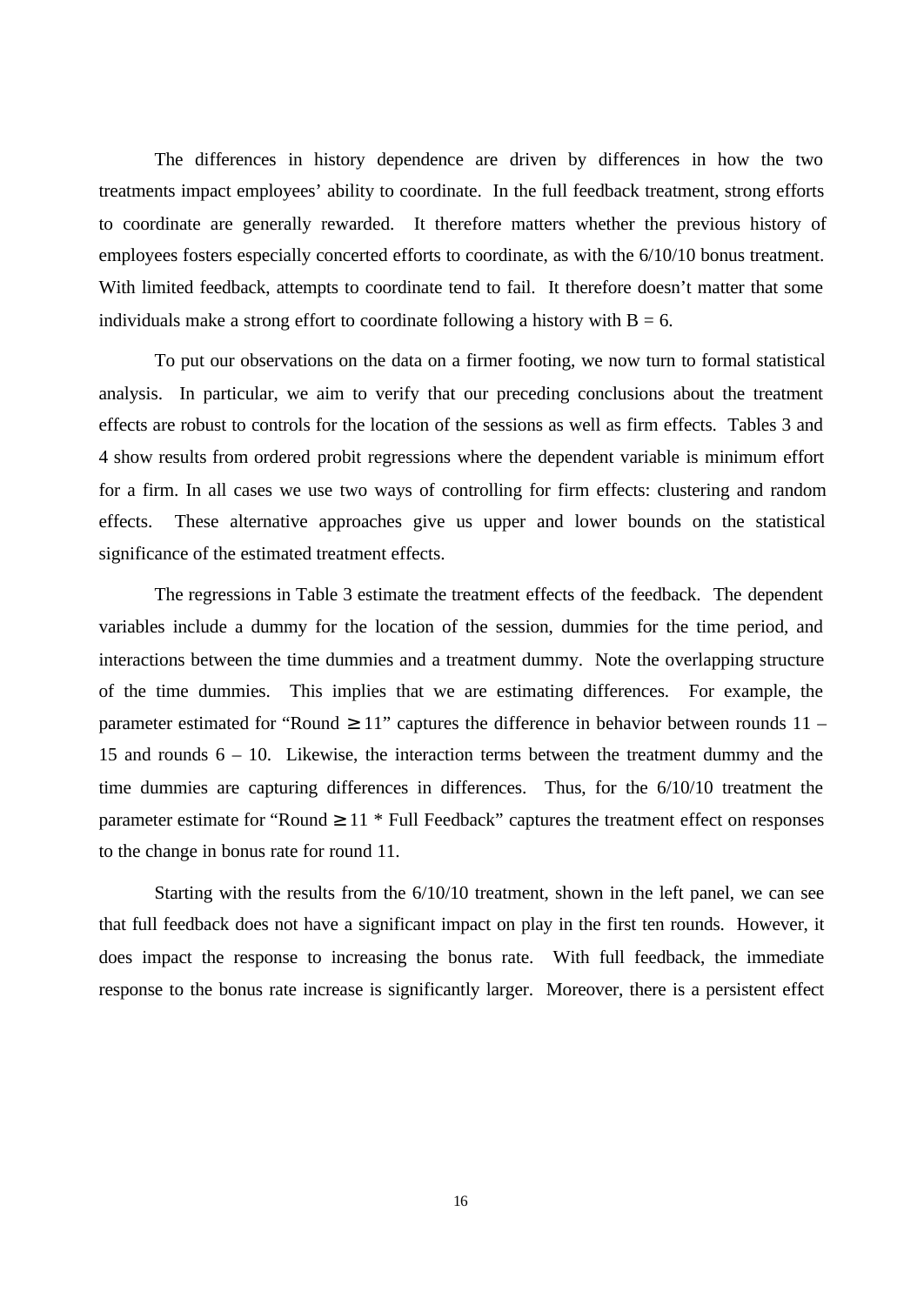as full feedback leads to significantly larger increases for rounds  $16 - 20$  and rounds  $21 - 25$  as well. The large treatment effect observed in Figure 1 is statistically confirmed.<sup>14</sup>

The right hand side of Table 3 shows the same regressions for the 10/10/6 treatment. Consistent with what we observed on Figure 3, the initial effect of full feedback is positive and statistically significant. After this, we generally see negative signs on the treatment effects to the extent that significant effects are observed, reflecting uncontrolled regression to the mean.<sup>15</sup> It is worth noting that the parameter estimate for "Round  $3 \times 21$  \* Full Feedback" is not statistically significant. The response to a bonus rate cut does not differ significantly across treatments, although this largely indicates a general lack of response.

The regressions in Table 4 focus on history dependence. We ran separate regressions for limited and full feedback to identify whether history dependence is significant. The dependent variables include a dummy for the location of the session, dummies for the current bonus rate interacted with how long the bonus rate had been in use, and interactions between the preceding dummies and a dummy for whether a different bonus rate had been used previously. Unlike the regressions in Table 3, we are estimating levels rather than differences in Table 4. For example, the interaction terms between the dummy for the first five rounds of  $B = 10$  and the dummy for previous use of B = 6, "6/10/10  $*$  B = 10  $*$  First 5 Rounds" captures the difference between the first five rounds of play with  $B = 10$  in the  $6/10/10$  and  $10/10/6$  bonus sequences. The bases of comparison are the first five rounds with  $B = 6$  and  $B = 10$  respectively.

Looking at the parameter estimates, the more conservative clustering approach yields results that are consistent with the impression given by the data in Figures 6 and 7: there are no statistically significant history-dependence effects with limited feedback, but numerous historydependence effects are significant with full feedback. With the more powerful random effects specification, we generally find some statistical significance for the history-dependence effects in the limited feedback data, but the parameter estimates are smaller and the statistical significance

 $14$  It is worth noting that the Barcelona dummy has a negative sign and is statistically significant with stronger controls for firm effects (e.g. the random effects specification). All relevant jokes about the Barcelona dummy can be forwarded to Professor Brandts.

<sup>&</sup>lt;sup>15</sup> In particular, the fairly strong negative sign on the interaction between full feedback and the dummy for period 11 is driven by groups stuck at a minimum effort of zero moving to higher effort levels with the restart. Almost all of these groups are in the limited feedback treatment due to the initial treatment effect.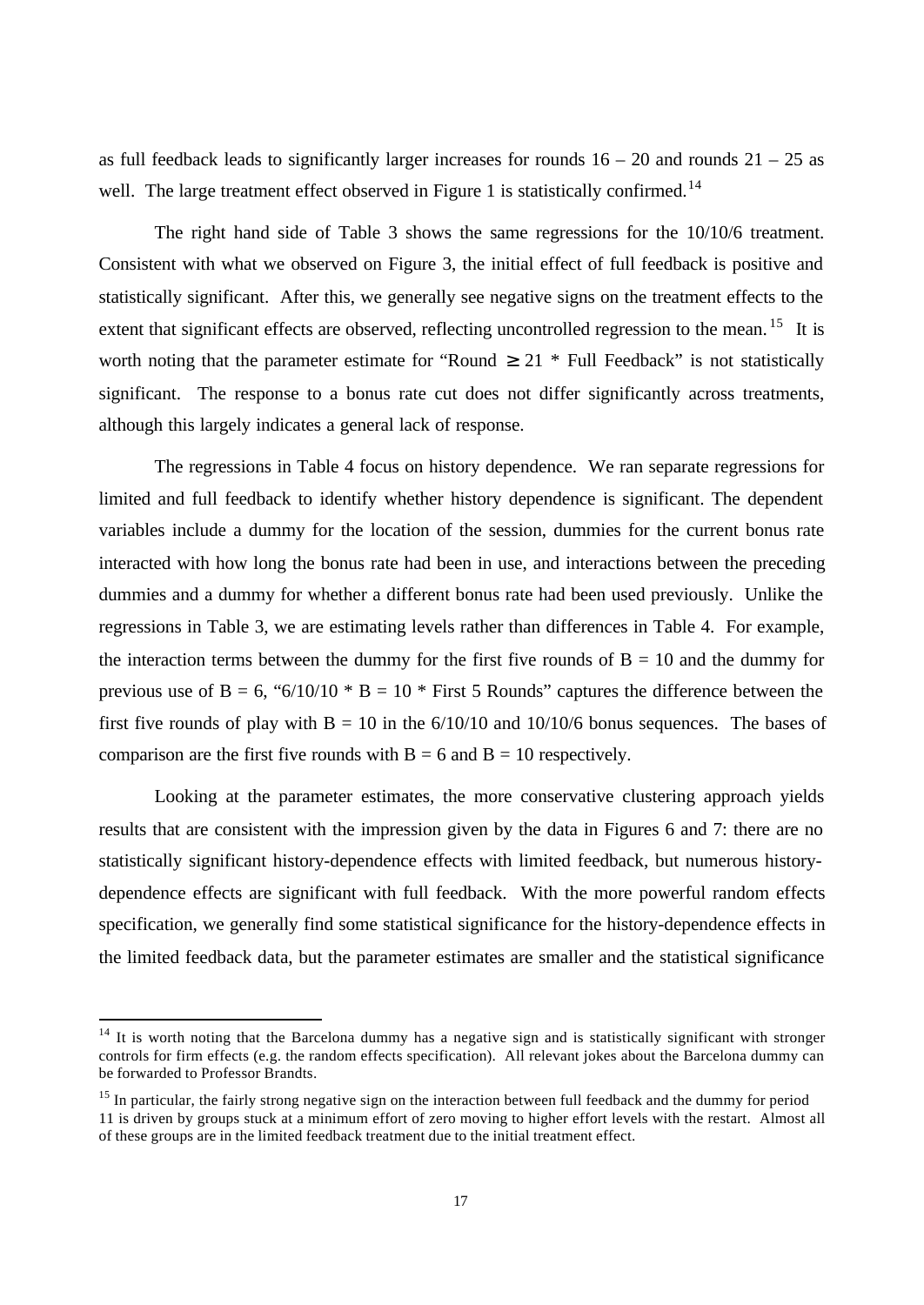lower than what we observe with full feedback. The regressions support our conclusion that history dependence is stronger with full feedback.

# **6. Final remarks**

The ability to observe others' actions is crucial in the process of overcoming coordination failure. By extension, it also may play an important role in the turning around of underperforming companies and other organizations. To re-coordinate at a better outcome, one needs both strong leaders and good followers. However, to be a strong leader it turns out to be very important to be able to observe the actions of other leaders. Our results strongly suggest that in the process of getting out of low efficiency traps, managers of organizations should disseminate information even about unsuccessful attempts to improve things to the rest of the organization. This allows leaders to know that they are not alone.

In the symmetric situation, involving a decrease in the incentives for coordination, things are different. The impact of observability on effort levels is initially large, but does not affect the reaction to a bonus rate cut. It appears that subjects in successful firms are influenced by the general insight that a 'signal' calling for worse coordination should not be followed and hence do not respond to a decrease in the bonus rate. Looking more carefully at the data, the main effect of the treatments is that limited feedback snuffs out what otherwise would be strong movement to higher effort levels. The same forces that drive the negative impact of limited feedback on attempts to overcome coordination failure are at work here as well. This again suggests that a policy of broad dissemination of attempts to increase effort should be followed.

Two concluding notes are in order. First, an unexpected feature of the data was that full feedback led to greater history dependence. In our earlier work, B&C, we have suggested that "shock therapy" is likely to be an effective strategy for firms attempting to overcome coordination failure – a short term increase in incentives can yield a long term increase in effort levels without necessitating permanently high payments to workers. To the extent that full feedback is not possible, this suggests that shock therapy of this sort is less likely to be effective.

Second, because we are looking at an explicitly dynamic setting, our results have implications for other dynamic settings where the stage game is not a coordination game. For example, consider indefinitely repeated competition among oligopolists. Even though the stage game typically resembles a prisoner's dilemma, the resulting supergame yields multiple Pareto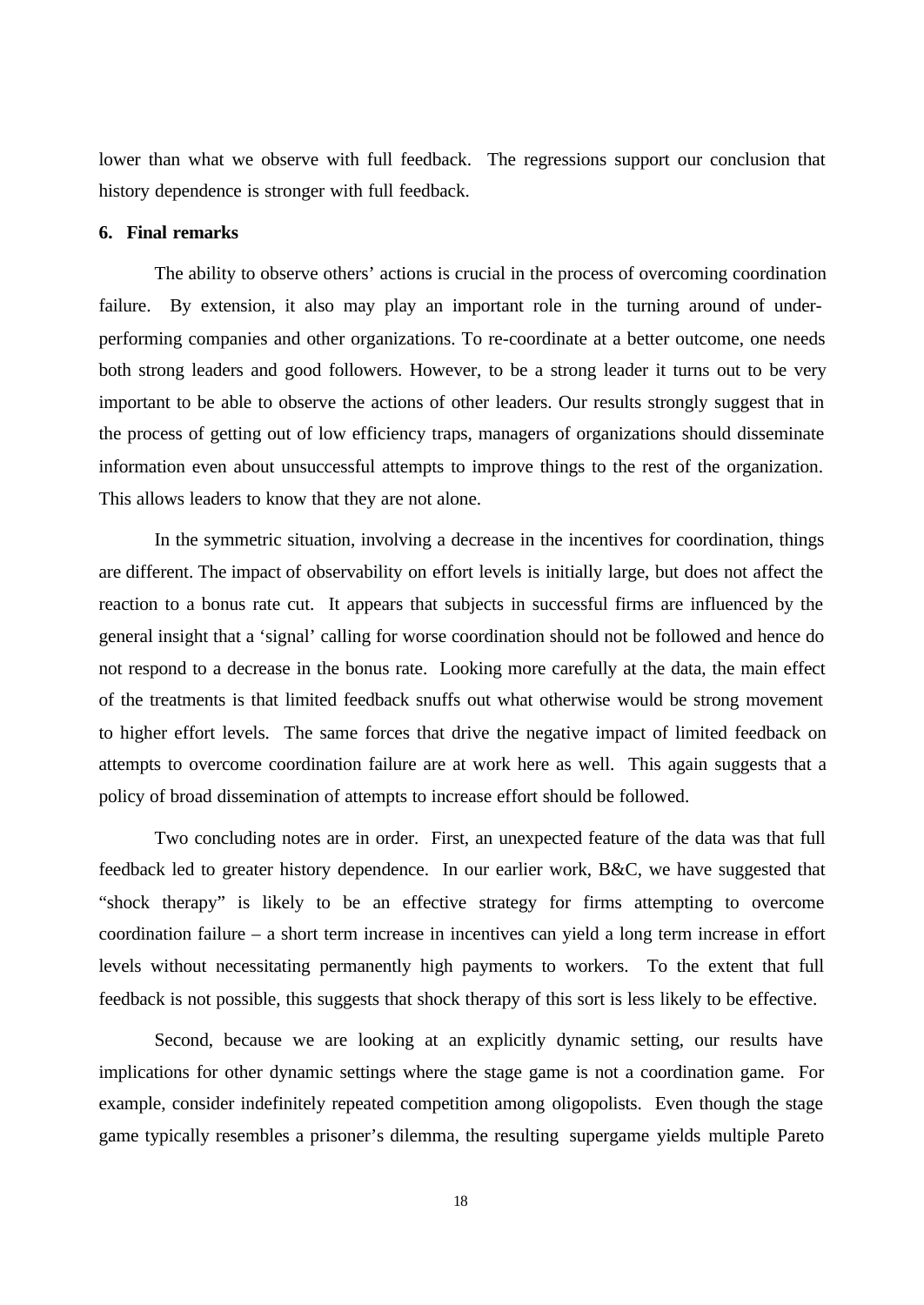ranked equilibria. This suggests that the issues of coordination raised by our experiments capture an important element of the strategic problem facing players.

The issue then is whether the availability of firm-specific data on actions and profits will lead to more or less competition. Standard wisdom from game theory would suggest that greater observability should help collusion by making it more difficult for firms to cheat on a collusive agreement, although the experimental evidence is at this point somewhat mixed.<sup>16</sup> Our results lend additional weight to the standard wisdom, since greater observability should help firms solve their coordination problem.

<sup>&</sup>lt;sup>16</sup> See Vega-Redondo (1997) for an alternative theoretical viewpoint. In the experimental literature, Huck et al. (2000) present evidence that information about rivals' choices leads to significantly more competition when competition is in quantities, while the effect is not significant when competition is in prices. For homogeneous good quantity competition, Offerman, Potters, and Sonnemans (2002) observe that firms collude when they are provided with information on individual quantities, but not with information on individual profits. Bosch-Domènech and Vriend (2003) look for, but fail to find support for imitative behavior.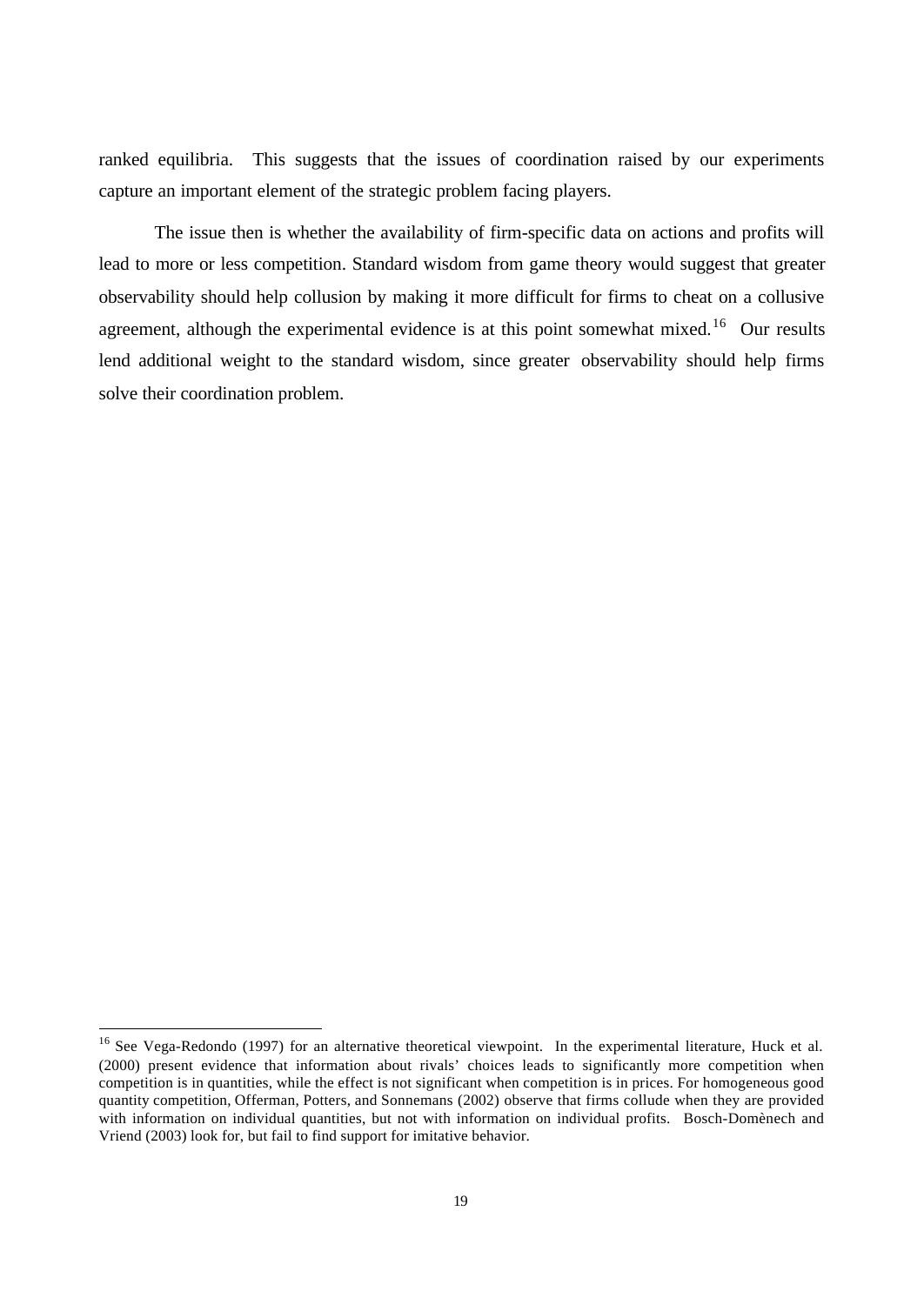## **APPENDIX INSTRUCTIONS FOR THE 6/10/10 TREATMENT WITH FULL FEEDBACK**

General information: The purpose of this experiment is to study how people make decisions in a particular situation. From now on and till the end of the experiment any communication with other participants is not permitted. If you have a question, please raise your hand and one of us will come to your desk to answer it.

You will receive 500 pesetas for showing up on time for the experiment. In addition, you will make money during the experiment. Upon completion of the experiment the amount that you make will be paid to you in cash. Payments are confidential; no other participant will be told the amount you make.

Parts, Rounds and Groups: This experiment will have several *parts*. In Part 1 there will be 10 *rounds*. After these ten rounds have finished, we will give you instructions for the next part of the experiment. In each round you will be in a *group* with 3 other participants. The participants you are grouped with will be the same in all rounds.

Description of the Decision Task(s) in Part 1 of the Experiment: You and the other members of your group are employees of a firm. You can think of a round of the experiment as being a workweek. In each week, each of the employees in each firm spends 40 hours at the firm. You have to choose how to allocate your time between two activities, Activity A and Activity B. Specifically, you will be asked to choose how much time to devote to Activity A. The available choices are 0 hours, 10 hours, 20 hours, 30 hours and 40 hours. Your remaining hours will be put towards Activity B. For example, if you devote 30 hours to Activity A, this means that 10 hours will be put towards Activity B.

For each round of the experiment you will receive a flat wage and a bonus that depends on the *minimum* number of hours spent on Activity A by a member of your group. For all rounds of this experiment, the flat wage equals 200 pesetas. The bonus rate, B, may vary between rounds. The bonus rate is selected by the firm manager. In this experiment, the firm manager is being played by the computer. We will always let you know the bonus rate before you choose how many hours to devote to Activity A.

Payoffs: The payoff that an employee receives in a round depends on the number of hours he chooses to spend on Activity A, the number of hours chosen by the others in his firm to spend on Activity A, and the bonus rate B selected by the firm manager. The payoff for the  $i<sup>th</sup>$  employee of the firm,  $B_i$ , is given given by the formula below where H<sub>i</sub> is the number of hours spent by the i<sup>th</sup> employee of the firm on Activity A and min(H<sub>A</sub>) is the *smallest* number of hours an employee of the firm spends on Activity A. You do not need to memorize this formula – the computer program will give you payoff tables at any point where you need to make a decision.

$$
\delta_{i} = 200 - (5 * H_{i}) + (B * min(H_{A}))
$$

The firm manager's payoff depends on the number of hours spent on Activity A by the employees of the firm and the bonus rate B. The firm manager's payoffs,  $\pi_F$ , is given by the following formula. Again, min(H<sub>A</sub>) is the *smallest* number of hours an employee of the firm spends on Activity A. (Recall that the firm manager is actually being played by the computer. Nobody is actually receiving these payoffs.) Do not worry about memorizing this formula, as the program displays the firm's payoff function any time you make a decision and the computer automatically calculates the firm manager's payoffs for you as a part of the feedback you receive after each round.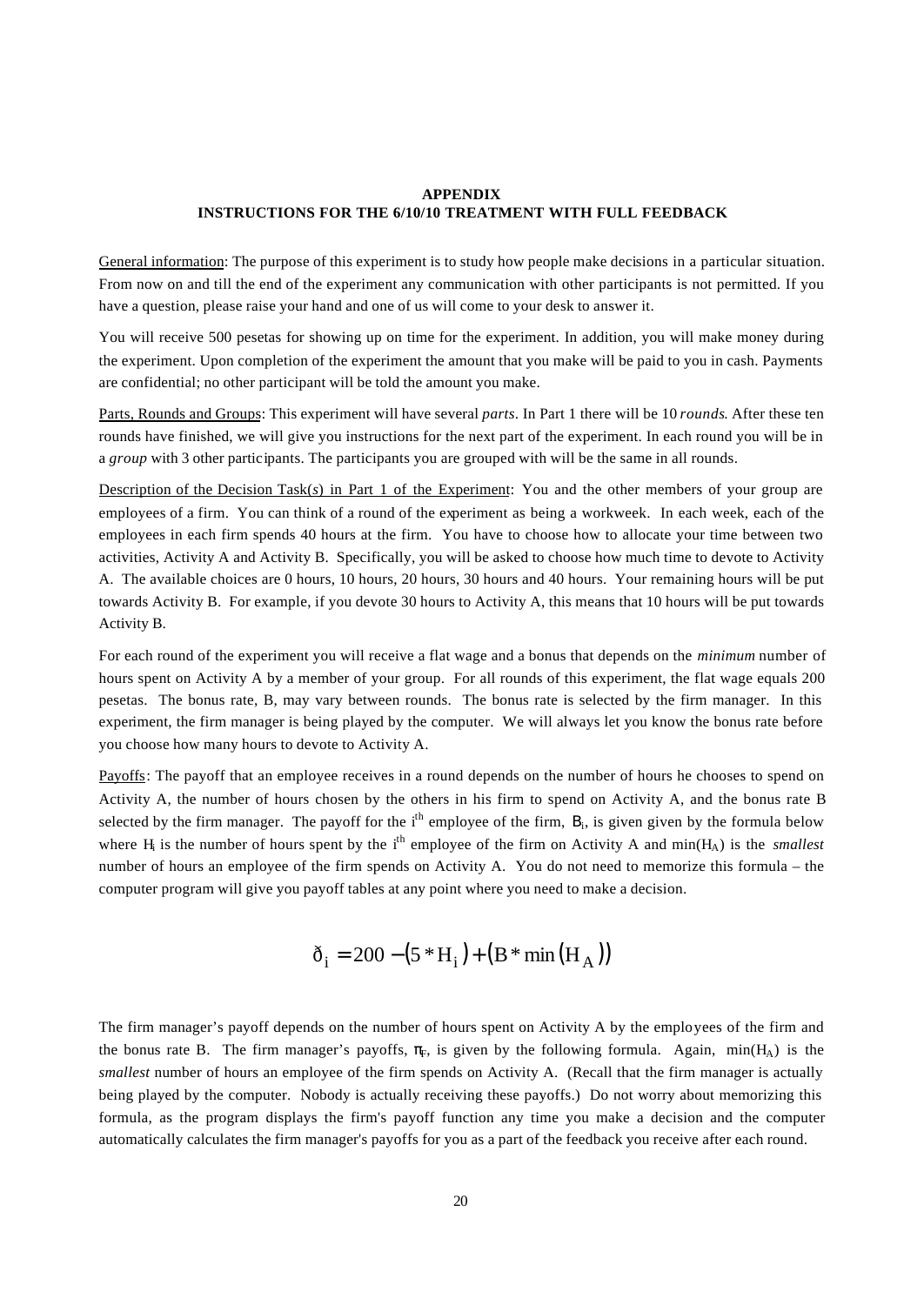# $\delta_F = 100 + (60 - 4B)$ \* min  $(H_A)$

Playing a Round: For each round of the experiment, the computer will display a screen like the one shown below. The payoffs shown in the payoff table will be adjusted for the changing values of B. For the example below, we set  $B = 8$ . Notice that this is displayed above the payoff table.

Each employee will choose a number of hours to spend on Activity A using the buttons on the right hand side of the screen. You may change your choices as often as you like, but once you click on "Enter" your choice is final. Note that when you make your decision you will *not* know what the other employees in your firm are doing in the round.

At no point in time will we identify the other employees in your firm. In other words, the actions you take in this experiment will remain confidential.

### [Insert Screen Dump Here]

Information that you will receive: After each round you will be informed about the number of hours you have spent on Activity A, the lowest number chosen by all of the employees in your firm, the firm's payoff, your payoff for the latest round, and your accumulated payoffs through the current round. You will also be shown the decisions by you and the decisions of all the other employees of your group from the current and previous rounds.

Payment: At the end of the experiment you will be paid, in cash, the sum of the payoffs that you will have earned in the rounds of the experiment. As noted previously, you will be paid privately and we will not disclose any information about your actions or your payoff to the other participants in the experiment.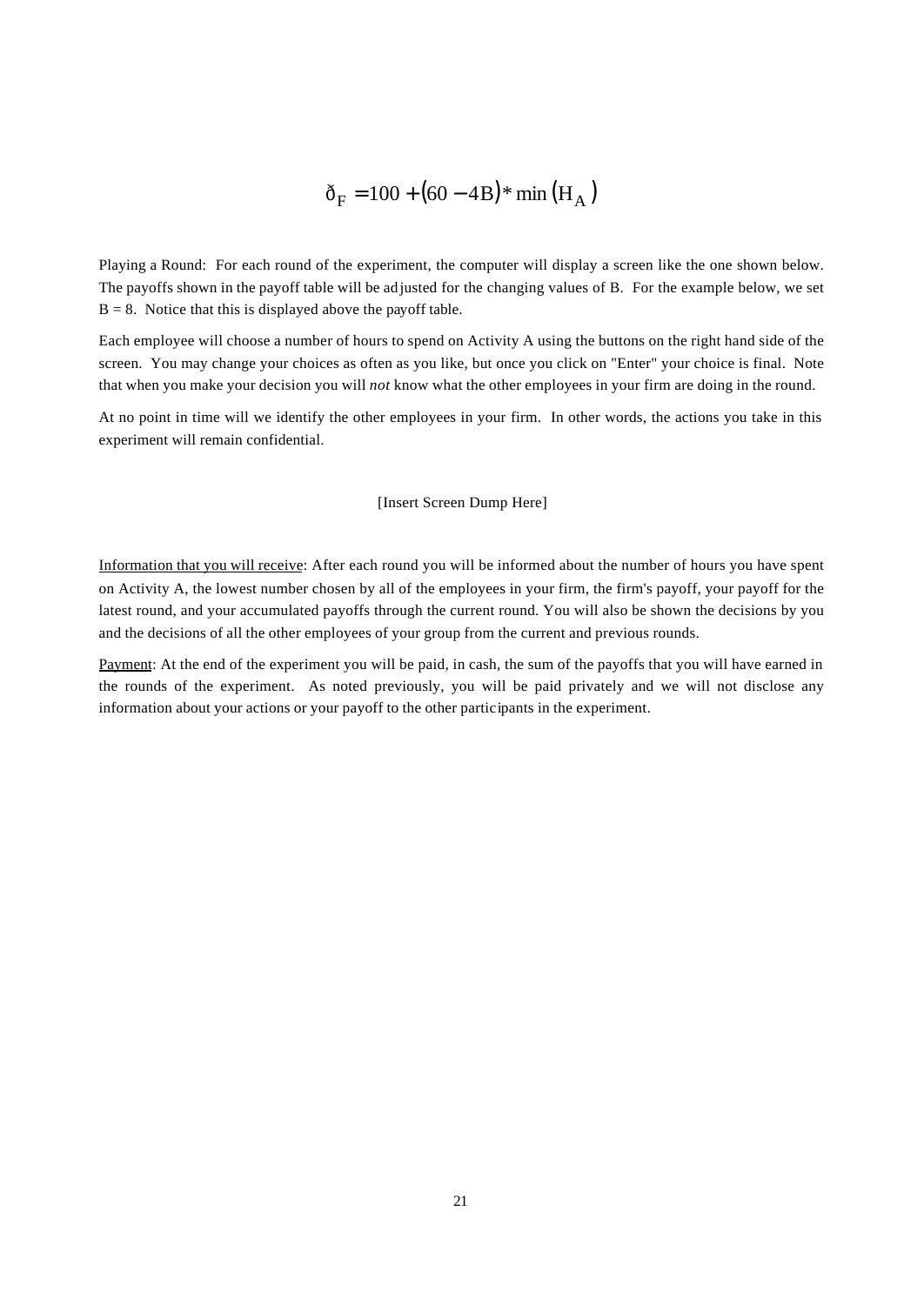## Payoff Quiz

Before we begin the experiment, please answer the following questions. For all of these questions, assume that  $B =$ 8. This gives employees the payoff table shown below. We will go through the answers to a sample problem before you do the rest of the quiz. Please raise your hand if you are having trouble answering one of the questions.

## Bonus Rate  $= 8$

|  |  |  |  | Firm Payoff = $100 + 28$ <sup>*</sup> min(H <sub>A</sub> ) |
|--|--|--|--|------------------------------------------------------------|
|--|--|--|--|------------------------------------------------------------|

|                   |    | Minimum Hours Spent on Activity A by Other Employees |                      |     |     |     |  |  |
|-------------------|----|------------------------------------------------------|----------------------|-----|-----|-----|--|--|
|                   |    |                                                      | 20<br>30<br>10<br>40 |     |     |     |  |  |
|                   |    | 200                                                  | 200                  | 200 | 200 | 200 |  |  |
| My                | 10 | 150                                                  | 230                  | 230 | 230 | 230 |  |  |
| Hours on          | 20 | 100                                                  | 180                  | 260 | 260 | 260 |  |  |
| <b>Activity A</b> | 30 | 50                                                   | 130                  | 210 | 290 | 290 |  |  |
|                   | 40 |                                                      | 80                   | 160 | 240 | 320 |  |  |

Sample Question: Suppose you choose to spend 10 hours on Activity A. The other employees choose to spend 30, 20, and 40 hours on Activity A.

The minimum number of hours an employee of the firm spends on Activity A is  $\frac{1}{\sqrt{2\pi}}$ 

Your payoff is \_\_\_\_\_\_\_\_ pesetas.

1) Suppose you choose to spend 20 hours on Activity A. The other employees choose to spend 30, 0, and 10 hours on Activity A.

The smallest number of hours an employee of the firm spends on Activity A is \_\_\_\_\_\_

Your payoff is \_\_\_\_\_\_\_\_ pesetas.

2) Suppose you choose to spend 0 hours on Activity A. The other employees choose to spend 20, 30, and 10 hours on Activity A.

The smallest number of hours an employee of the firm spends on Activity A is \_\_\_\_\_

Your payoff is \_\_\_\_\_\_\_ pesetas.

\_\_\_\_\_\_\_\_

3) I am grouped with the same three individuals for all thirty rounds of the experiment (True/False)?

4) My actions and payoffs will be confidential (True/False)? \_\_\_\_\_\_\_\_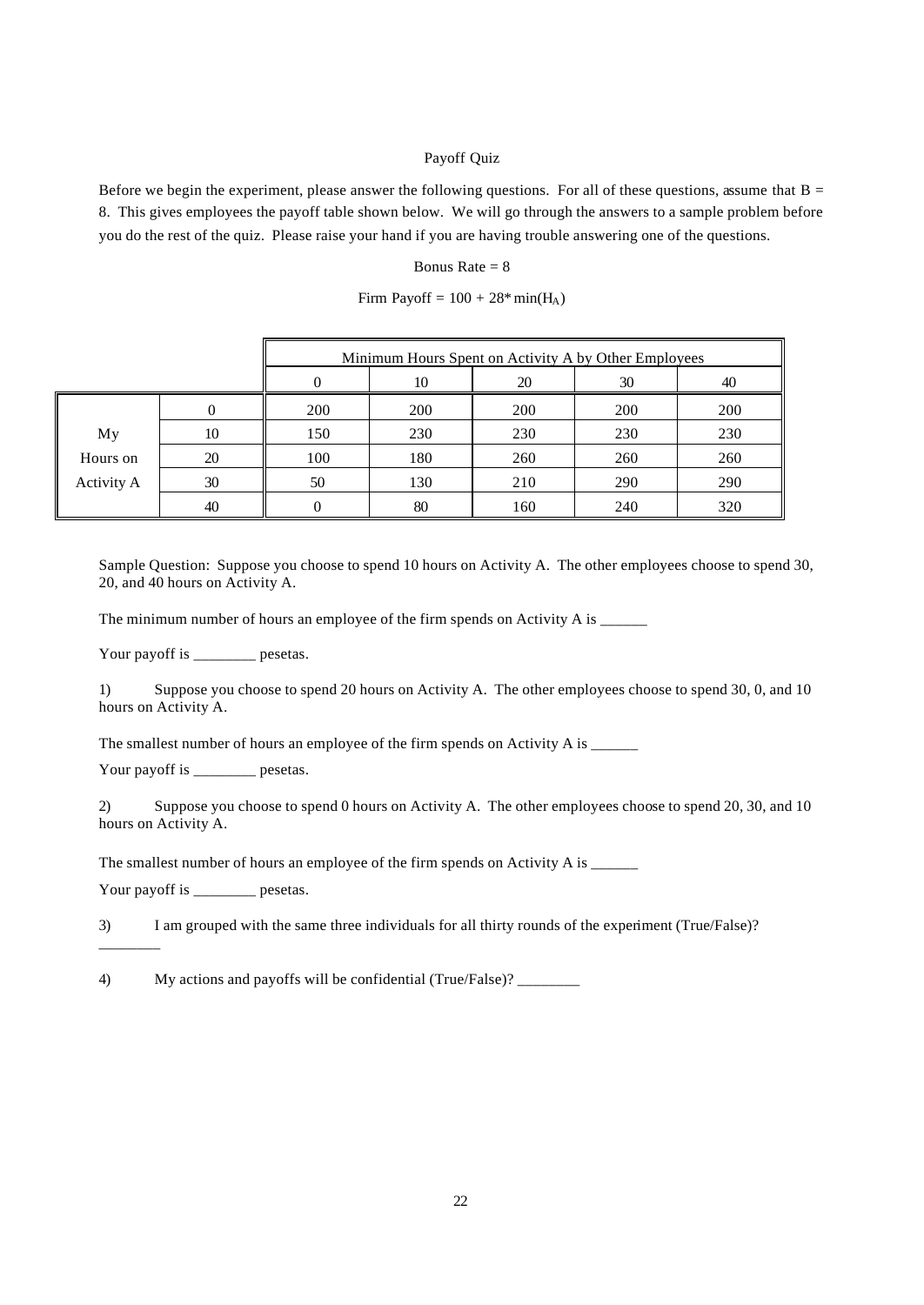#### **References**

- Bosch-Domènech, A. and N. Vriend (2003): "Imitation of Successful Behaviour in Cournot Markets", *Economic Journal*, 113, 495-524.
- Brandts, Jordi and David Cooper (2004a), "A Change Would Do You Good. An Experimental Study of How to Overcome Coordination Failure in Organizations", working paper.
- Brandts, Jordi and David Cooper (2004c), "It's What You Say, Not What You Pay: An Experimental Study of Manager-Employee Relationships in Overcoming Coordination Failure" in preparation.
- Camerer, Colin F., and Teck-Hua Ho (1999), "Experience-Weighted Attraction in Games," Econometrica, 67, 827-874.
- Cooper, David J. and John H. Kagel (2003), "The Impact of Meaningful Context on Strategic Play in Signaling Games", Journal Of Economic Behavior and Organization, 50, 311-337.

Hirschman, A. O. (1958), The Strategy of Economic Development, New Haven, CT: Yale University Press.

- Huck, Steffen, Hans-Theo Normann and Jörg Oechssler (2000), "Does information about competitors' actions increase or decrease competition in experimental oligopoly markets?," International Journal of Industrial Organization, 18, 39-57.
- Knez, Marc and Colin Camerer (1994), "Creating Expectational Assets in the Laboratory: Coordination in 'Weakest-Link' Games," Strategic Management Journal, 15, 101-119.
- Knez, Marc and Colin Camerer (2000), "Increasing Cooperation in Prisoner's Dilemmas by Establishing a Precedent of Efficiency in Coordination Games," Organizational Behavior and Human Decision Processes, 82, 2, 194 – 216.
- Knez, Marc and Duncan Simester (2002), "Form-Wide Incentives and Mutual Monitoring At Continental Airlines", Journal of Labor Economics, 19, 4, 743-772.
- McKelvey, Richard M. amd Thomas R. Palfrey (1995), "Quantal Response Equilibria in Normal Form Games," Games and Economic Behavior, 7, 6-38.
- Offerman, T., J. Potters and J. Sonnemans (2002): "Imitation and Belief Learning in an Oligopoly Experiment", *Review of Economic Studies*, 69, 973-997.
- Rosenstein-Rodan, Paul (1943), "Problems of Industrialization of Eastern and South-eastern Europe", Economic Journal, 53, 202-211.
- Van Huyck, John B., Raymond Battalio and Richard Beil (1990), "Tacit Coordination Games, Strategic Uncertainty, and Coordination Failure", Amercian Economic Review, 80, 1, 234-248.
- Vega-Redondo, F. (1997): "The Evolution of Walrasian Behavior", *Econometrica*, 65, 375-384.
- Weber, Roberto A., Colin F. Camerer and Marc Knez (2004), Timing an Virtual Observability in Ultimatum Bargaining and "Weak Link" Coordination Games," Experimental Economics, 7, 25-48.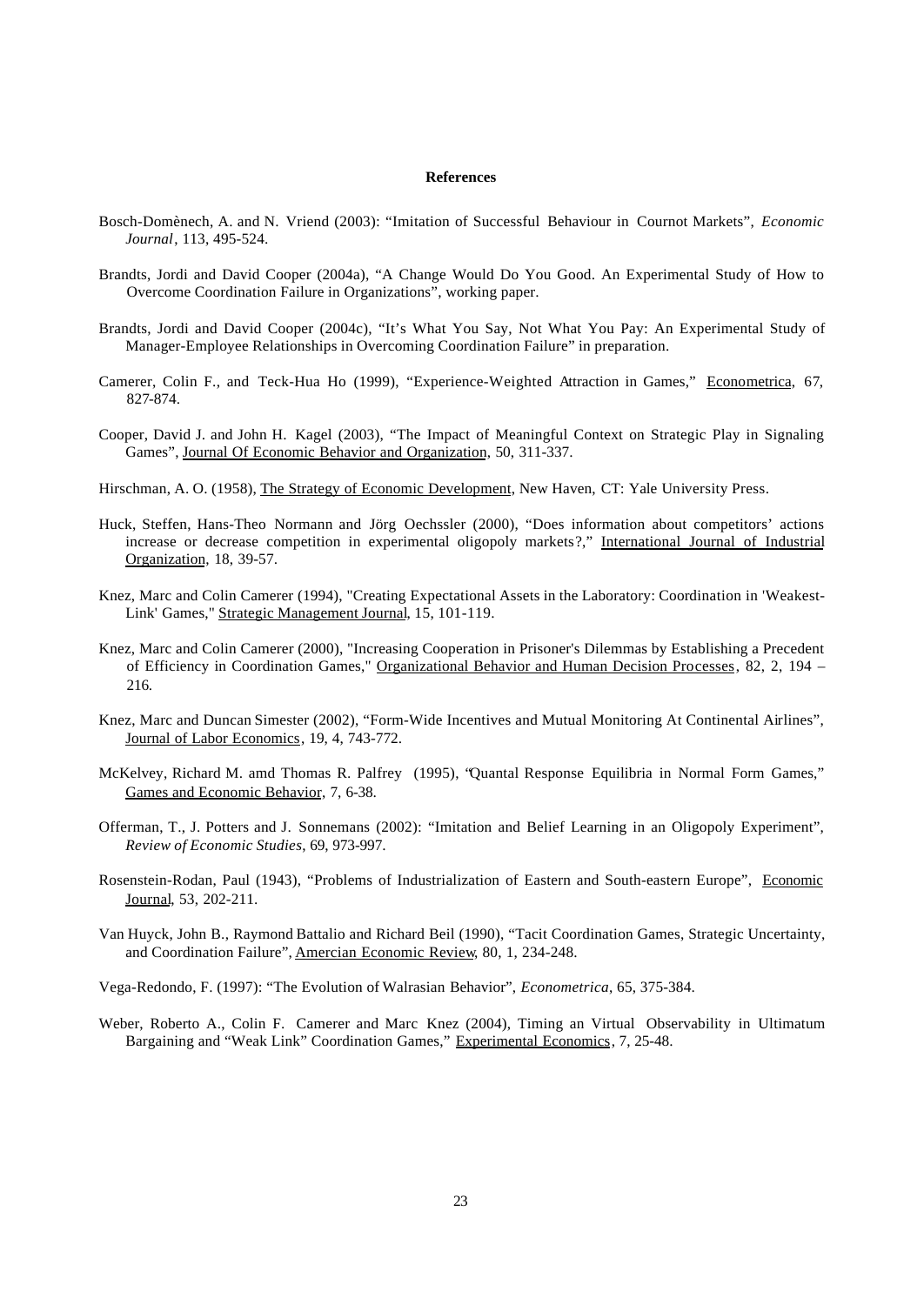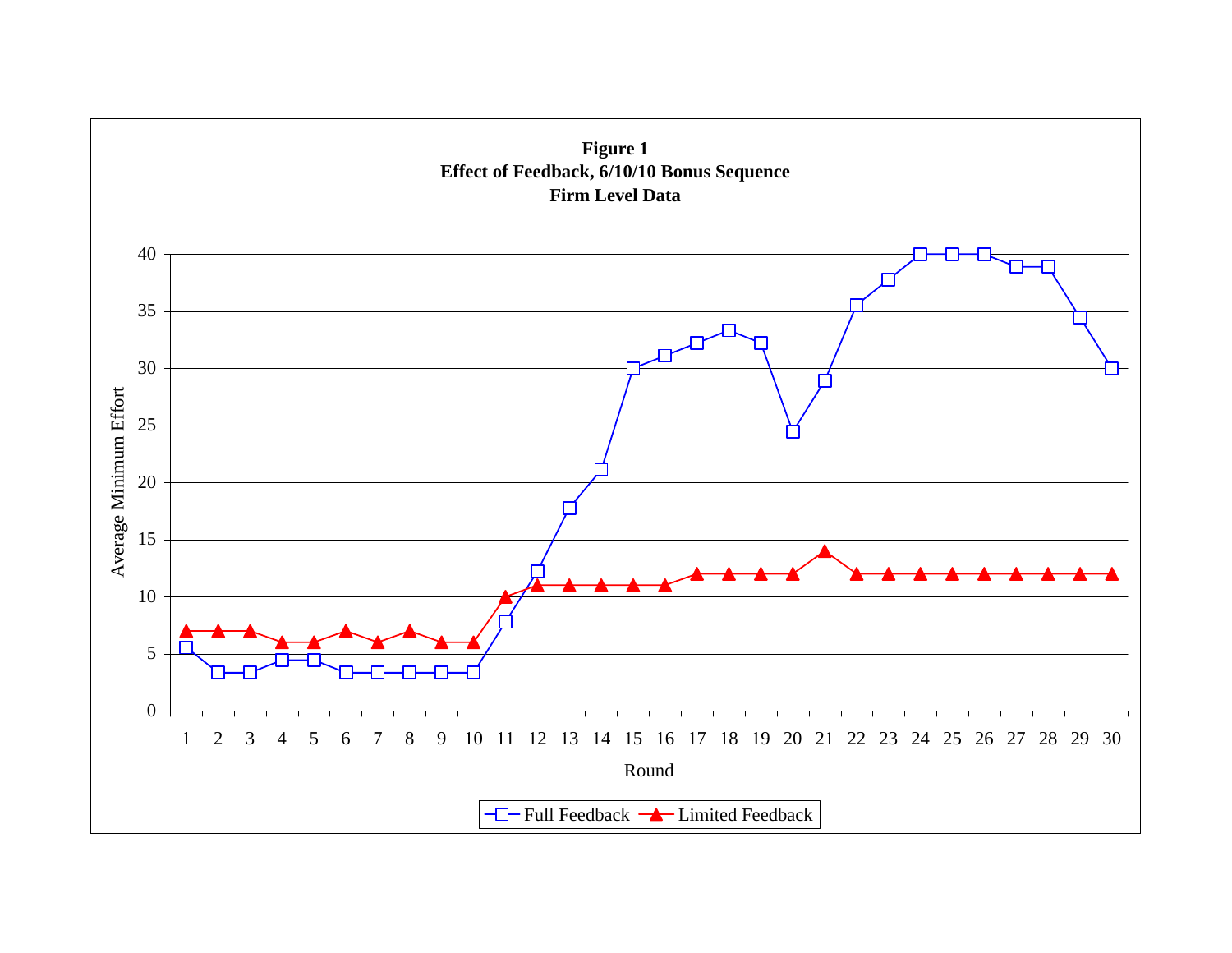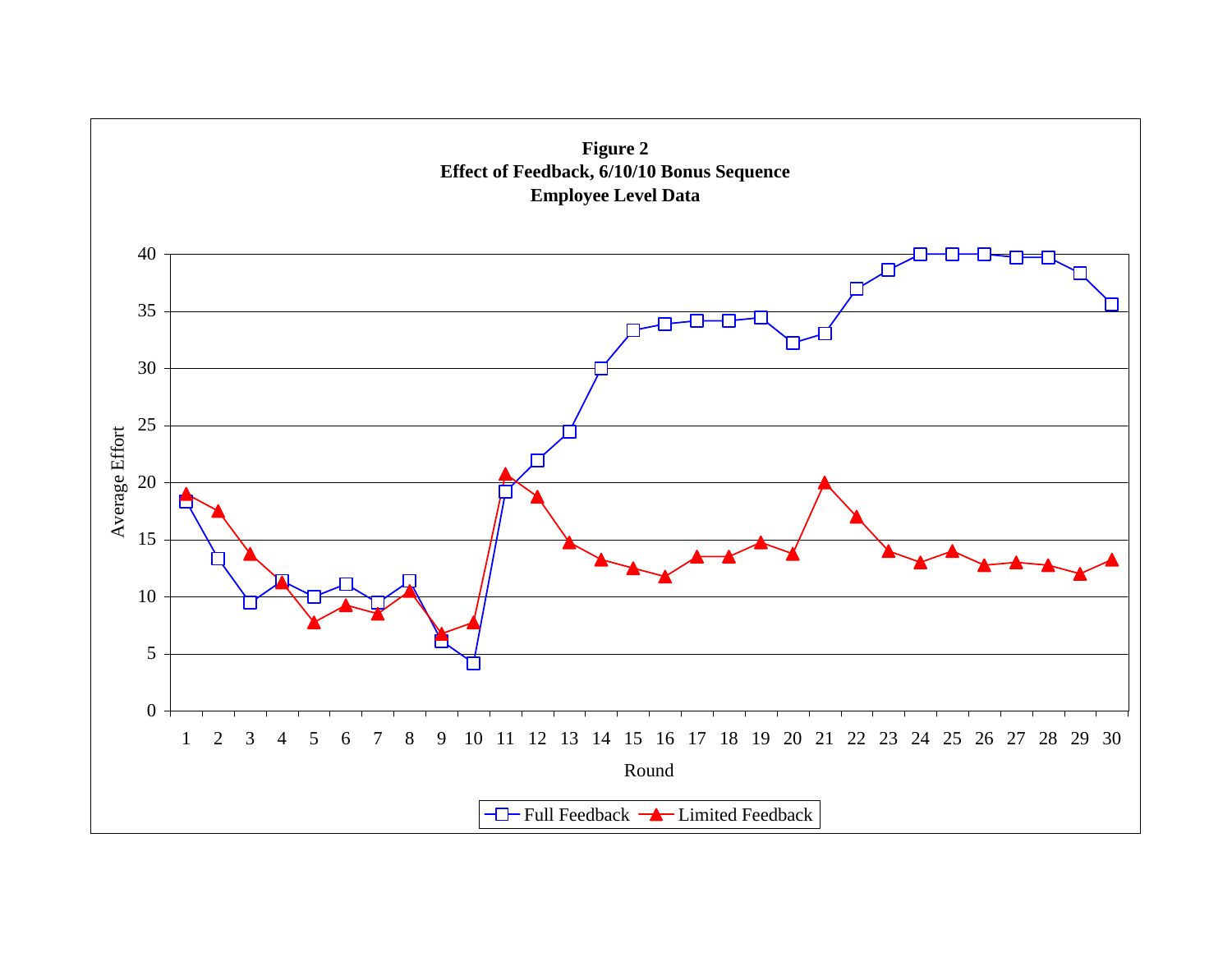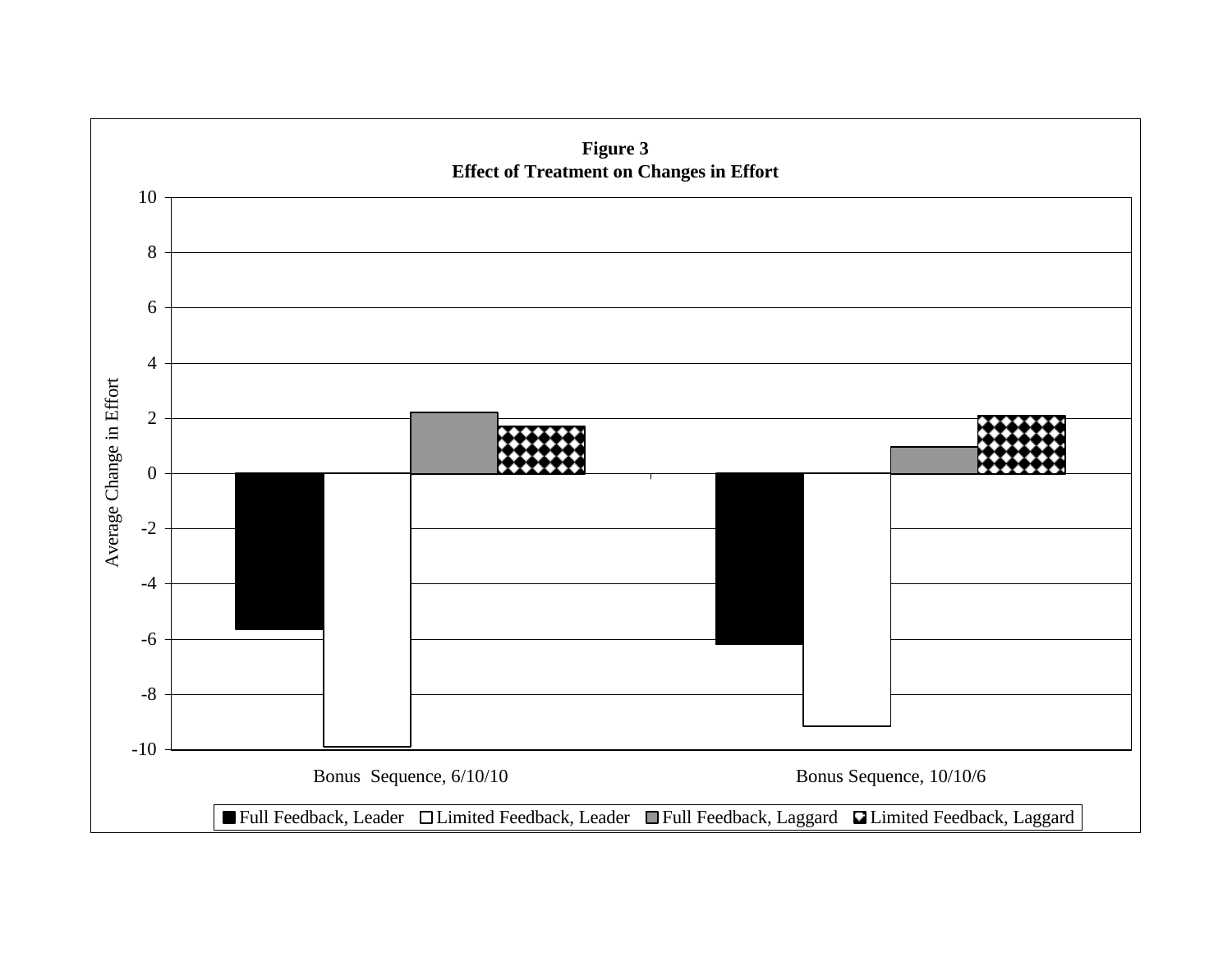![](_page_26_Figure_0.jpeg)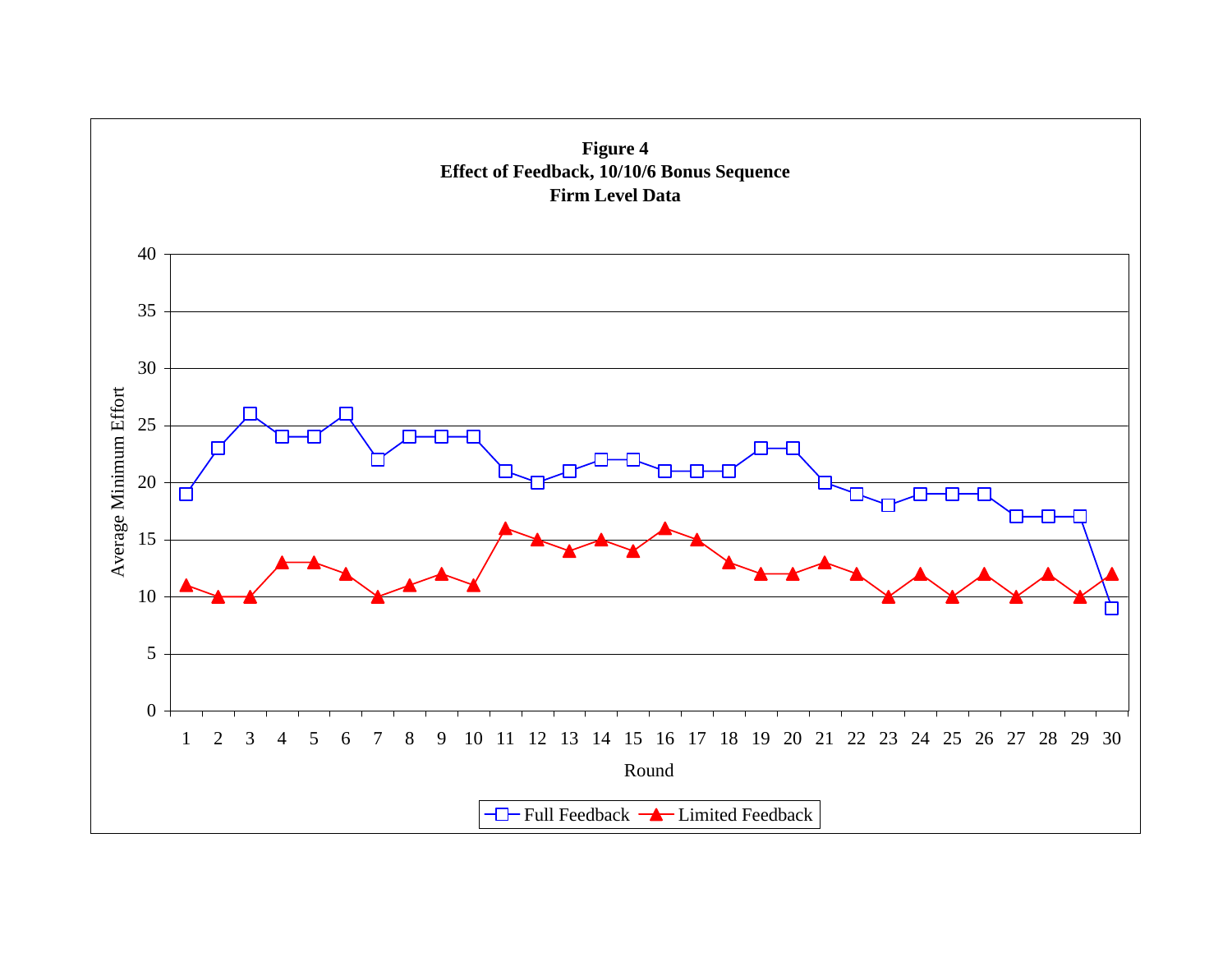![](_page_27_Figure_0.jpeg)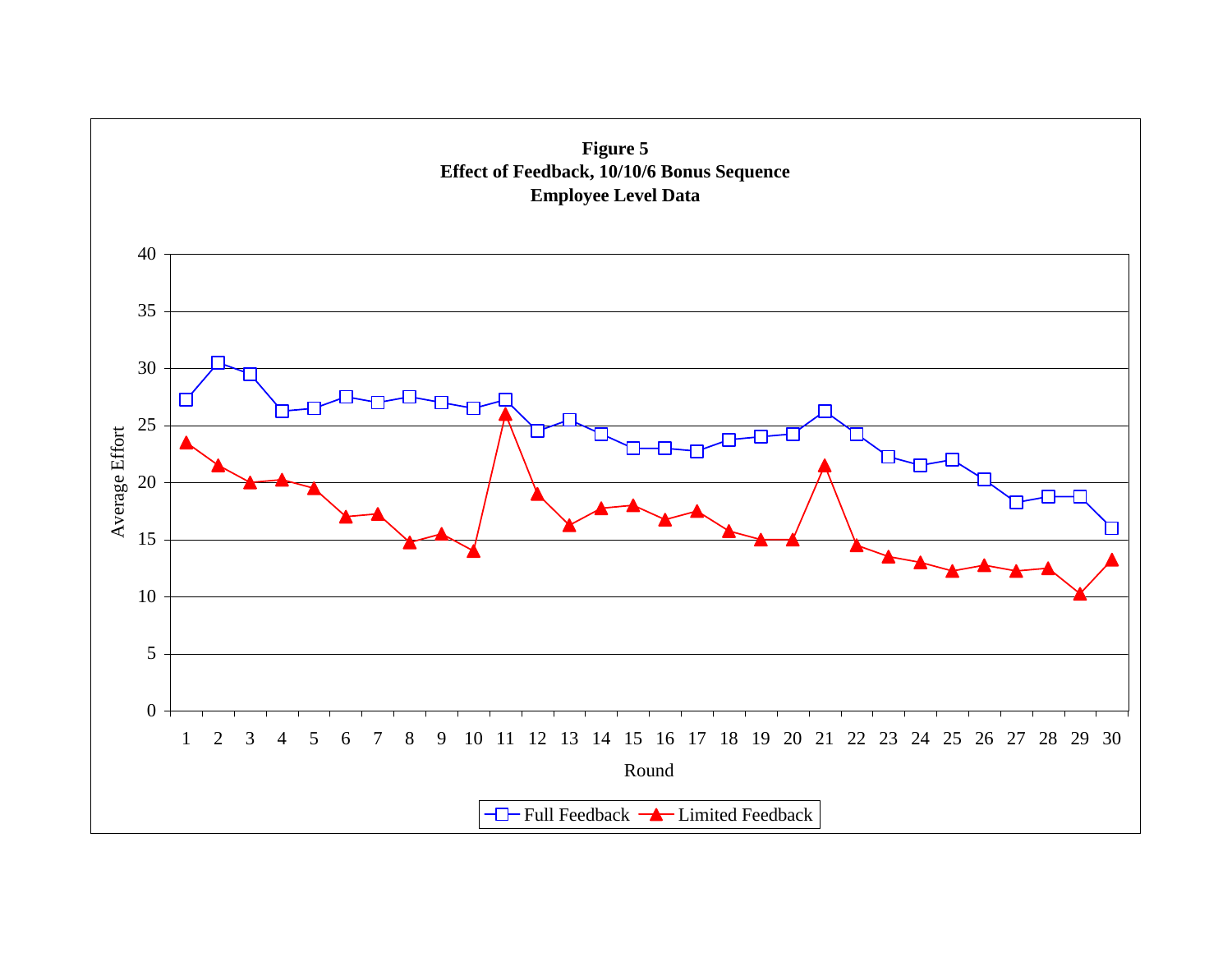**Figure 6 Effect of History Dependence on Minimum Effort, B = 10**

![](_page_28_Figure_1.jpeg)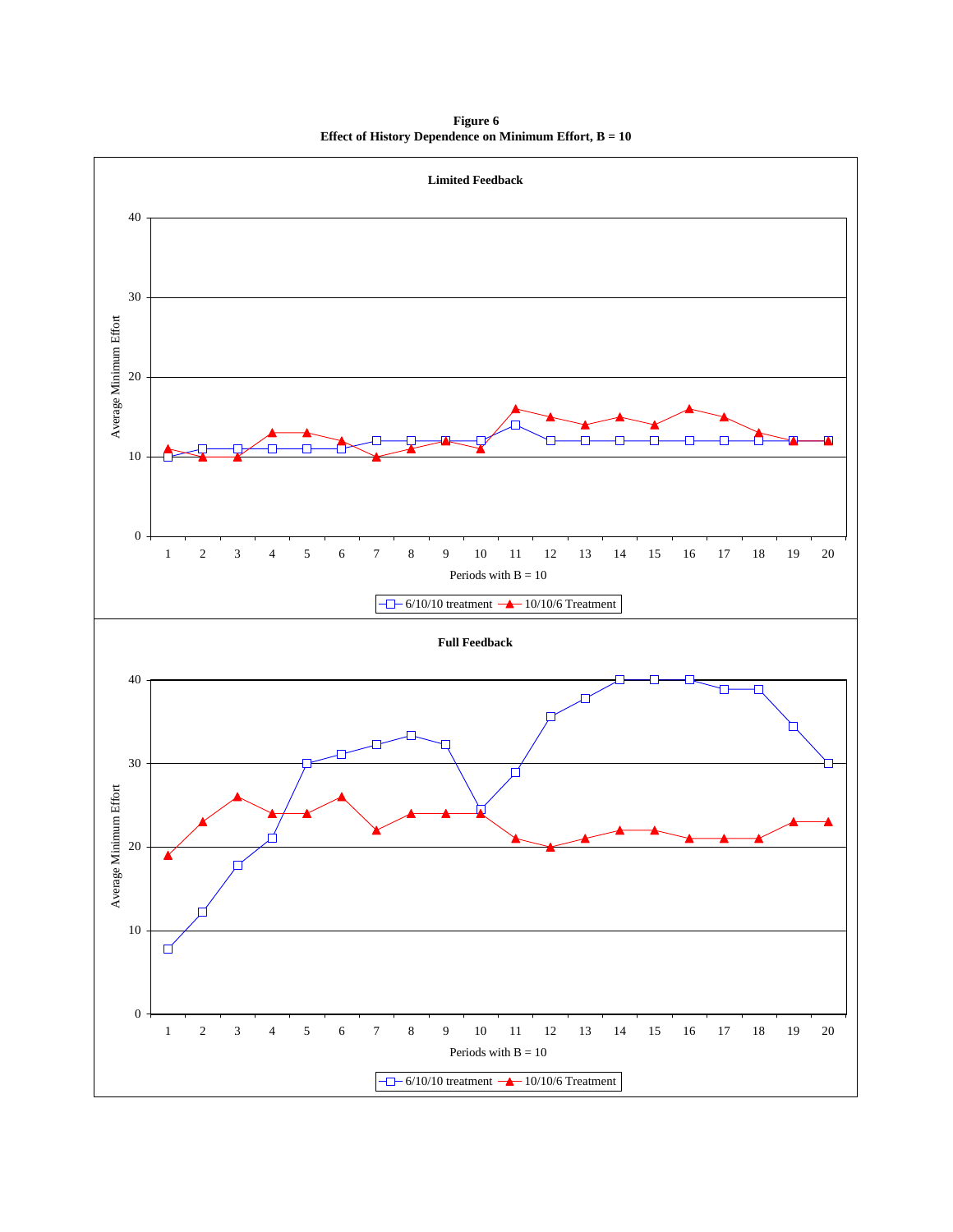**Figure 7 Effect of History Dependence on Minimum Effort, B = 6**

![](_page_29_Figure_1.jpeg)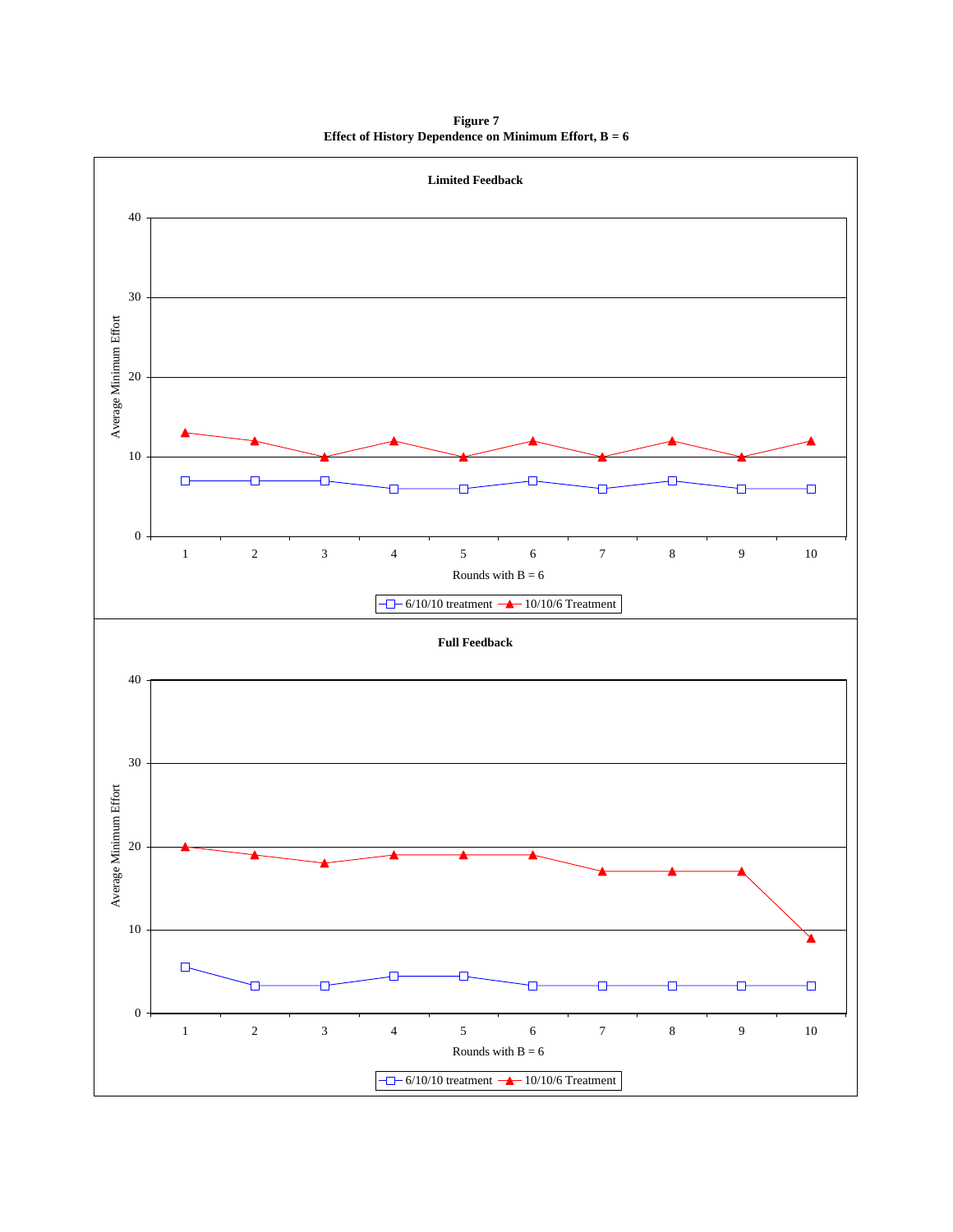| Treatment                                 | 6/10/10                       |                       | 10/10/6             |                                |  |
|-------------------------------------------|-------------------------------|-----------------------|---------------------|--------------------------------|--|
| Controls for<br><b>Individual Effects</b> | Clustering                    | Random Effects        | Clustering          | <b>Random Effects</b>          |  |
| Round $36$                                | $-.045$<br>(.148)             | $-.047$<br>(.171)     | $-.115$<br>(.230)   | $-.065$<br>(.128)              |  |
| Round <sup>3</sup> 11                     | $.591$ <sup>*</sup><br>(.339) | $.565***$<br>(.157)   | $.397*$<br>(.235)   | $.355***$<br>(.130)            |  |
| Round $316$                               | .109<br>(.101)                | .114<br>(.132)        | $-.112$<br>(.112)   | $-.111$<br>(.125)              |  |
| Round $321$                               | $-.040$<br>(.160)             | .003<br>(.129)        | $-.232$<br>(.251)   | $-.211$ <sup>*</sup><br>(.127) |  |
| Round $326$                               | $-.048$<br>(.038)             | $-.052$<br>(.143)     | $-.027$<br>(.029)   | $-.023$<br>(.128)              |  |
| <b>Full Feedback</b>                      | $-.273$<br>(.549)             | $-.216$<br>(.160)     | $.844***$<br>(.314) | $.976***$<br>(.131)            |  |
| Round $36*$                               | $-.302$                       | $-.269$               | .174                | .219                           |  |
| <b>Full Feedback</b>                      | (.401)                        | (.246)                | (.269)              | (.190)                         |  |
| Round $3$ 11 $*$                          | $1.012$ <sup>*</sup>          | $.710***$             | $-.631$ **          | $-.674***$                     |  |
| <b>Full Feedback</b>                      | (.596)                        | (.229)                | (.307)              | (.195)                         |  |
| Round $316*$                              | $.974***$                     | $.690***$             | .173                | .194                           |  |
| <b>Full Feedback</b>                      | (.315)                        | (.186)                | (.148)              | (.190)                         |  |
| Round $321$ *                             | $.641$ **                     | $.431***$             | .006                | $-.072$                        |  |
| <b>Full Feedback</b>                      | (.249)                        | (.195)                | (.288)              | (.187)                         |  |
| Round $326*$                              | .101                          | .119                  | $-.275$ **          | $-.357$                        |  |
| <b>Full Feedback</b>                      | (.355)                        | (.214)                | (.110)              | (.189)                         |  |
| <b>Barcelona</b>                          | $-.425$<br>(.410)             | $-0.709***$<br>(.065) | $-.661$<br>(.448)   | $-.861***$<br>(.063)           |  |
| Log-likelihood                            | $-614.93$                     | $-431.21$             | $-805.7$            | $-485.19$                      |  |
| # Observations                            | 569                           | 569                   | 600                 | 600                            |  |

**Table 3 Ordered Probit Regressions, Treatment Effect of Changing Feedback**

\*\*\* Significant at 1% level<br>\*\* Significant at 5% level

Significant at 5% level

\* Significant at 10% level

Note: Parameter estimates for the random effects specifications are normalized so the standard deviation of the error term equals one.